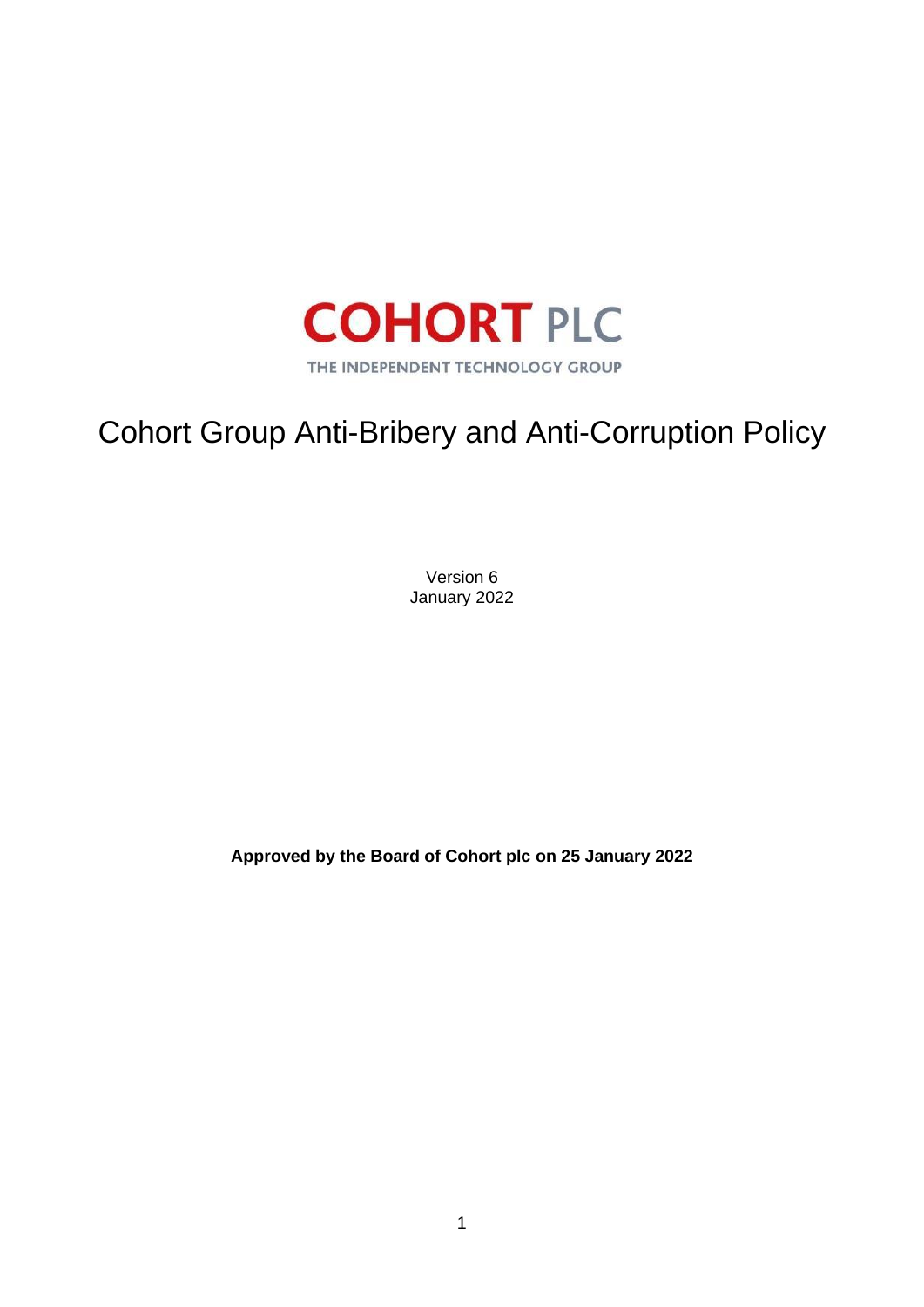# *Change History*

| <b>Version</b> | <b>Date</b>    | <b>Comments</b>                                                                                                                                                     |
|----------------|----------------|---------------------------------------------------------------------------------------------------------------------------------------------------------------------|
| 1.0            | April 2011     | Initial issue in draft                                                                                                                                              |
| 1.1            | 1 June 2011    | Release authorised by Cohort plc board                                                                                                                              |
| 1.2            | 13 June 2013   | Draft revised version for comment                                                                                                                                   |
| 2.0            | 28 June 2013   | Release authorised by Cohort plc board                                                                                                                              |
| 2.1            | 20 May 2015    | Draft revised version for comment                                                                                                                                   |
| 3.0            | 22 June 2015   | Release authorised by Cohort plc board                                                                                                                              |
| 3.1            | 12 August 2015 | Minor amendment to 4.3.1                                                                                                                                            |
| 4.0            | 20 March 2018  | Major revision following review by Gately plc                                                                                                                       |
| 4.1            | 7 March 2019   | Minor amendment to clause 18.                                                                                                                                       |
| 4.2            | 23 April 2019  | Further amendment to clause 18.                                                                                                                                     |
| 5              | 23 April 2020  | Biennial review. Minor revisions and updates                                                                                                                        |
| 5.1            | 17 March 2021  | Update to overseas third party due diligence requirements. Minor<br>clarifications and updates.                                                                     |
| 6.             | January 2022   | Update to include amendment to hospitality approval threshold,<br>change "Bribery Officer" to "Anti-bribery Officer" and refresh of<br>contractual terms in Annex F |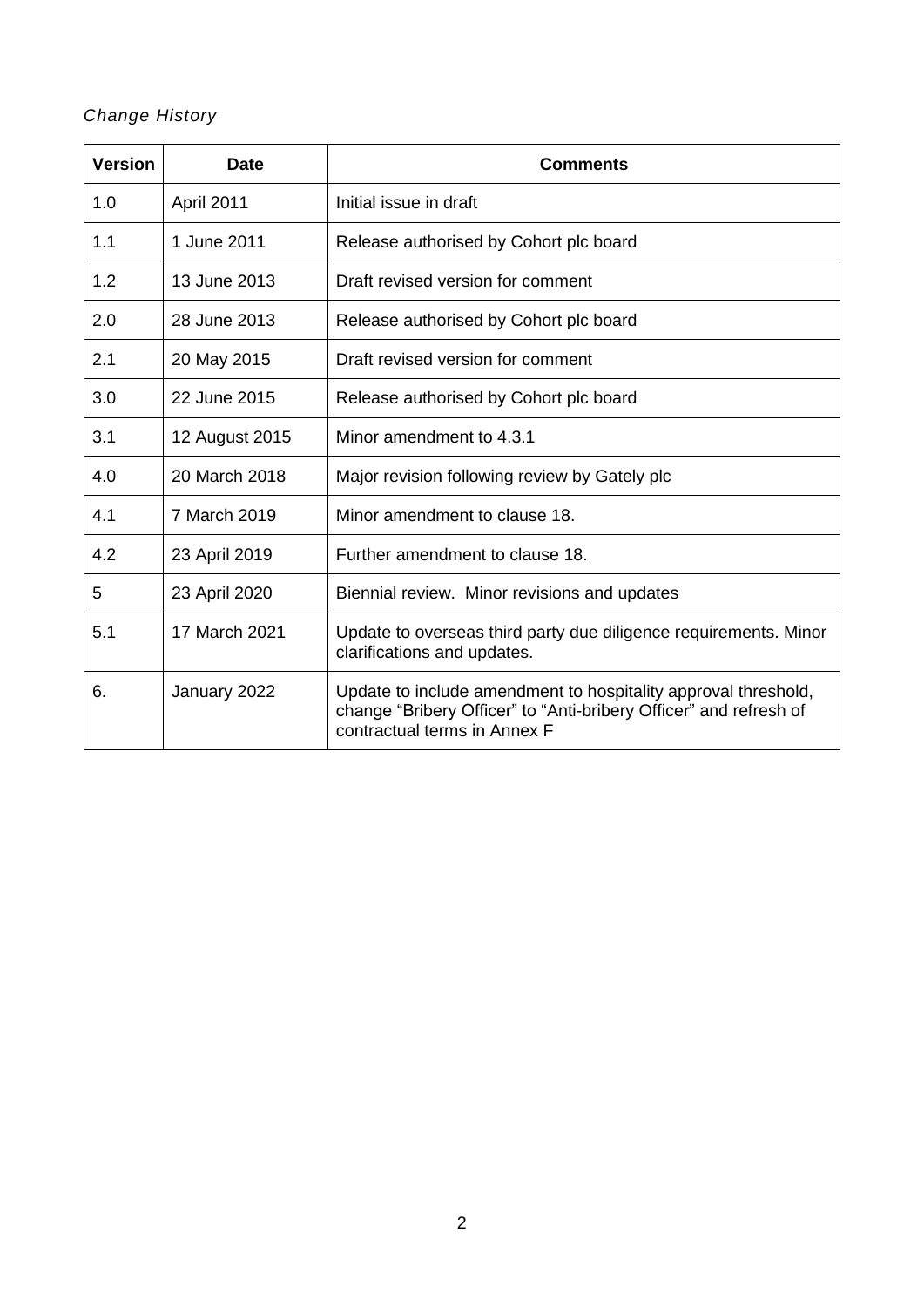#### **1 Policy Statement**

It is Cohort plc's policy to conduct all our business in an honest and ethical manner. Cohort plc and its group subsidiaries (**'the Cohort Group", "we", "our" or "us"**) takes a zero-tolerance approach to bribery and corruption and are committed to acting professionally and with integrity in all our business dealings and relationships wherever we operate, implementing and enforcing effective systems to counter bribery and corruption.

The Cohort Group will uphold all laws relevant to countering bribery and corruption in all the jurisdictions in which we operate. However, we remain bound by UK laws, including the Bribery Act 2010, in respect of our conduct both at home and abroad.

The Cohort Group approach to anti-bribery and anti-corruption is based on the six principles set out in the Ministry of Justice Guidance:

- a) **Proportionate procedures:** measures that are appropriate to the risks we face and the nature, scale and complexity of our activities.
- b) **Top level commitment:** the Board and the Chief Executive of Cohort are committed to preventing bribery by employees and others associated with the business. A similar level of commitment is required from subsidiary company Managing Directors.
- c) **Risk assessment:** we carry out periodic, informed assessments of the risks we face and document the results as a guide to the measures we need to take.
- d) **Due diligence:** where appropriate we implement a targeted and proportionate due diligence procedure in relation to individuals or organisations who perform services for us in order to mitigate bribery risks.
- e) **Communication**: we will ensure that the policy is understood by all employees, and that our stance on bribery is made clear to associated individuals and organisations. We will ensure that all employees are aware of the identity of the Group Anti-bribery Officer and individual subsidiary Company Anti-bribery Officer and how to contact him/her.
- f) **Monitoring and review**: as part of our anti-bribery and corruption procedures we will ensure that both the design of, and compliance with, our anti-bribery and corruption measures are regularly reviewed.

We recognise that demands for bribes to be paid may be accompanied by threats to personal safety. If you are subjected to such an immediate threat to your safety, you should put your personal wellbeing first even if this means that you make a payment that would contravene this policy. However, you must immediately report all of the circumstances of the threat and the payment to the Group or Company Anti-bribery Officer. If a threat is made but you have time to notify the Group or Company Anti-bribery Officer before making any payment to avoid the harm to your person, then you should do so.

#### **Message from the Chief Executive:**

**"***This policy makes clear that bribery, and failure to prevent bribery by an associated party, are wholly unacceptable within Cohort plc and its operating businesses. The Cohort plc Board*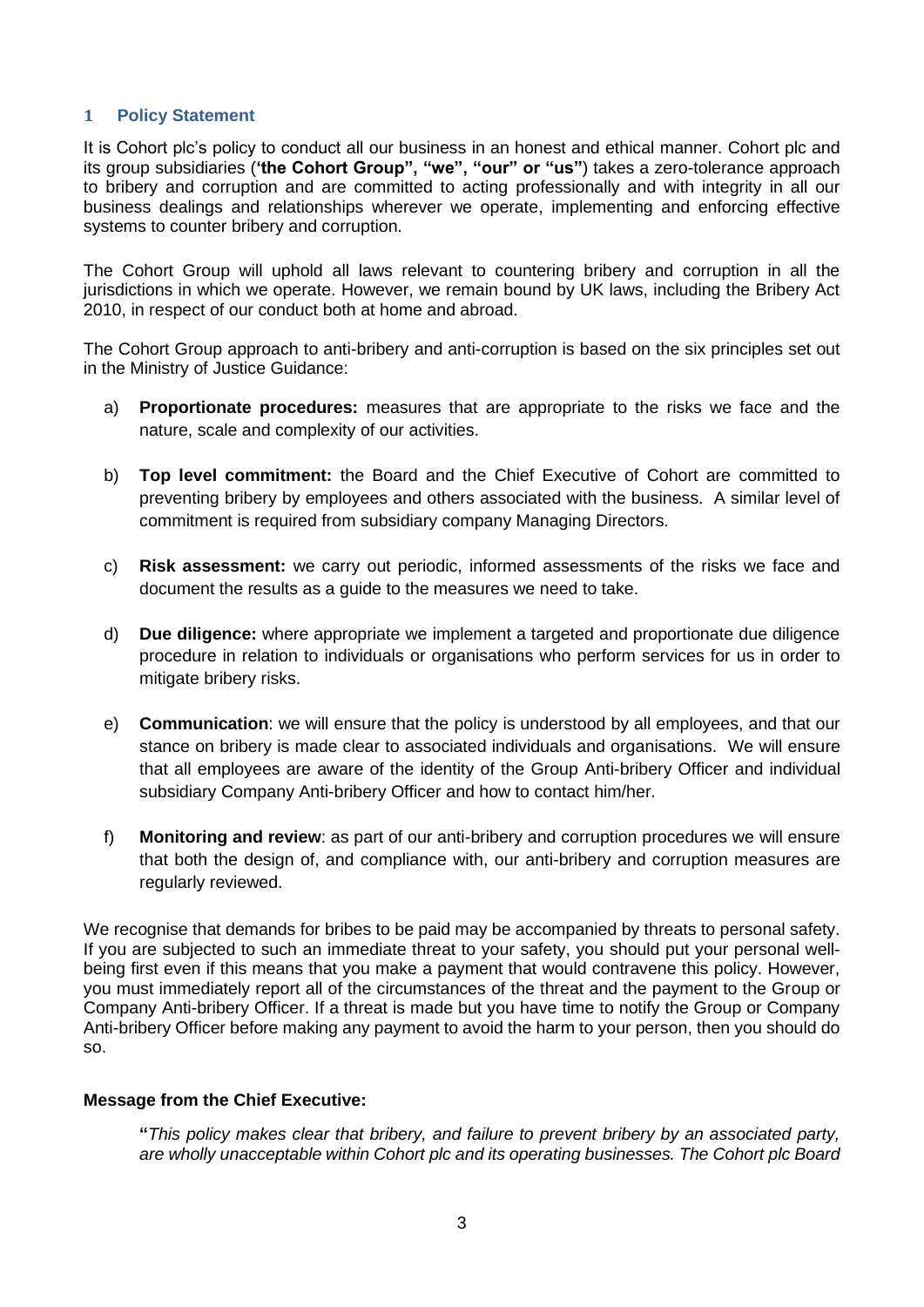*and I are committed to ensuring that we enforce the policy, and it is imperative that all Cohort Group employees comply with it in letter and in spirit.*

*As international suppliers of defence equipment and services we are often involved with government procurement contracts, sometimes in countries where anti-corruption laws are limited in scope or enforcement. It is therefore especially important that everyone in the Group is aware of the risks, and is clear about our standards and expectations***"**

#### **Message from the Group Anti-bribery Officer:**

*"Please read and understand this policy. The Board has approved this policy which sets the tone for our business. The elimination of bribery and corruption is central to our core values.*  We have legal commitments to uphold as well as the integrity of our business. We are *committed to acting professionally and with integrity in all our business dealings and relationships. You must comply with this policy and you have my assurance that you will not suffer any adverse consequences from doing so, even if the business seems to lose out as a result."*

Group Anti-bribery Officer: Simon Walther

Tel: +44 (118) 9090390

E-mail: [briberyofficer@cohortplc.com](mailto:briberyofficer@cohortplc.com)

#### **2 About this policy**

The purpose of this policy is:

- a) to set out the values, principles and responsibilities we adhere to and expect of all of our managers, officers, directors, employees at all levels, consultants, contractors, trainees/interns, homeworkers, part-time and fixed-term employees, casual and agency staff, seconded workers, volunteers, third party representatives and business partners, intermediaries, sponsors, suppliers or any other persons associated with us, wherever located in observing and upholding our position on bribery and corruption; and
- b) to provide information and guidance to all employees within the Cohort Group on how to recognise and deal with bribery and corruption issues.

We operate a strict policy against bribery and corruption. We are committed to acting fairly and with integrity in all of our business dealings and relationships.

Each subsidiary within the Cohort Group is required to implement its own anti-bribery policy and procedures in line with the requirements set out in this Cohort Group policy, setting out how the Cohort Group policy will be implemented in sufficient detail for day-to-day use. The subsidiary company antibribery policies must be approved by the Group Anti-bribery Officer and implemented through changes to company management systems, process diagrams, contract terms, operating manuals and other documents as required. A summary of the measures required to be carried out by Cohort Group subsidiaries is set out in Annex B. In the event of any clash between the Cohort Group policy and subsidiary company policies, this Cohort Group policy shall apply.

Each subsidiary company's Managing Director is responsible for communicating the policy to all staff members and ensuring that they are aware of their responsibilities.

Managing Directors of each subsidiary must produce a short annual anti-bribery report by 31 May each year for review by the Cohort Chief Executive covering the following:

a) confirmation of policy and procedural compliance with this policy;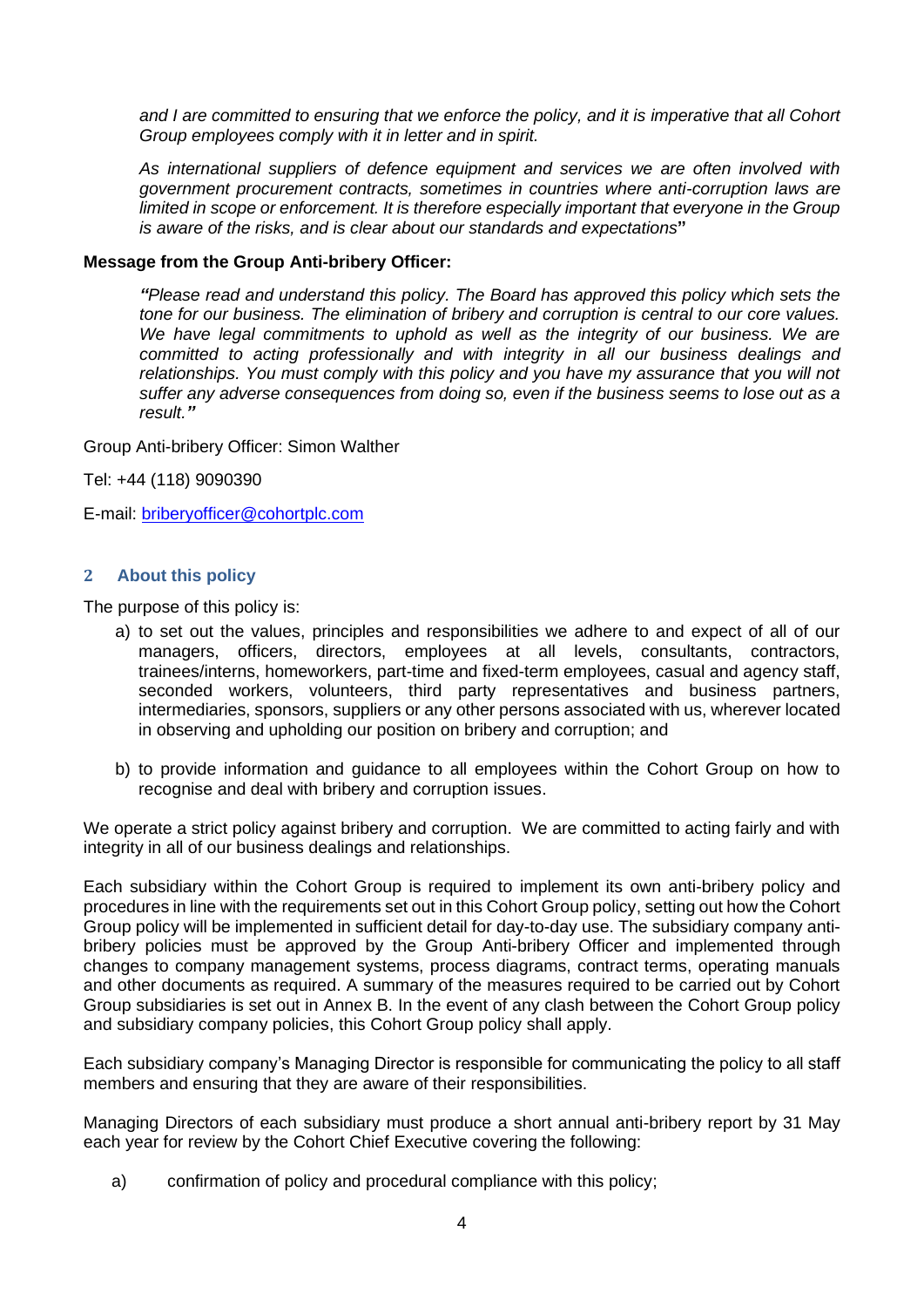- b) any serious incidence of non-compliance by individuals and the action taken;
- c) list of activities where bribery risk is assessed as medium or greater; and
- d) measures being taken to mitigate risk in each case.

Simon Walther, Cohort plc Finance Director, has been appointed as Group Anti-bribery Officer with overall responsibility for enforcement of this policy. It is the responsibility of each subsidiary within the Cohort Group to appoint a Company Anti-bribery Officer, who must be at director level within the business, with responsibility for the implementation of both this policy and the individual subsidiary's own anti-bribery policy. Simon Walther is the Company Anti-bribery Officer for Cohort plc.

#### **3 Application**

This policy applies to all staff working for the Cohort Group or on our behalf in any capacity including managers, officers, directors, employees at all levels, consultants, contractors, trainees/interns, homeworkers, part-time and fixed-term employees, casual and agency staff, seconded workers, volunteers, third party representatives and business partners, intermediaries, sponsors, suppliers or any other persons associated with us, wherever located. If you are in any of these groups, then the policy applies to you, and you are bound by it. Local laws, custom and practice are not to be applied to justify any departure from this policy.

It is a criminal offence to offer, promise, give, request, or accept a bribe. Individuals found guilty can be punished by up to ten years' imprisonment and/or a fine. As an employer, if the Cohort Group fails to prevent bribery we can face an unlimited fine, exclusion from tendering for public contracts, and damage to our reputation. The Cohort Group therefore takes our legal responsibilities very seriously.

This Cohort Group policy is published on the Cohort plc intranet. It will be reviewed as required as a result of changes in legislation, case law, and experience within the Cohort Group, and in any case at intervals of not less than two years.

All employees and other staff members are required to adhere to this policy. This policy does not form part of any contract of employment and we may amend it at any time at our discretion. Any staff member who breaches this policy will face disciplinary action, which could result in dismissal for misconduct or gross misconduct.

We may terminate our relationship with other individuals and organisations working on our behalf if they breach this policy.

#### **4 Responsibilities**

#### **Every one of us must take individual responsibility for complying with this policy**

The Board has overall responsibility for ensuring this policy complies with the Cohort Group's legal and ethical obligations. The Board will seek advice from professionals and delegate tasks to officers and others within the Cohort Group as appropriate.

The Group and Company Anti-bribery Officers have primary day to day responsibility for implementing this policy, monitoring its use and effectiveness, dealing with any queries about it and auditing internal control systems and procedures to ensure they are effective in countering bribery and corruption. Any material non-compliance shall be reported to the Board.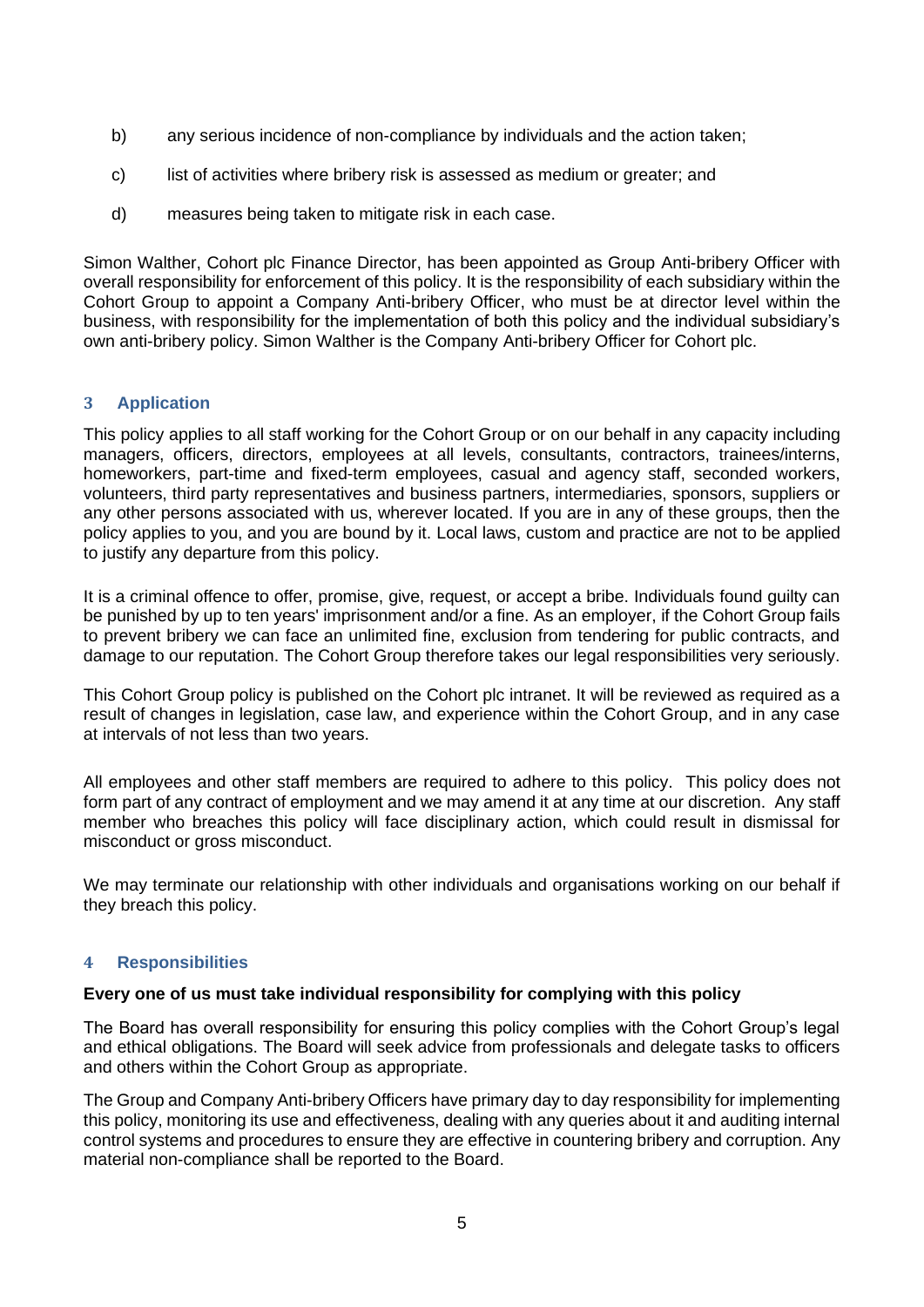Management at all levels are responsible for ensuring that those reporting to them understand and comply with this policy and are given adequate and regular training on it. If you are a line manager, part of your role is to ensure that those in your reporting line are not involved in bribery by being sufficiently aware of employees' activities. You should make a note of anything unusual and raise questions in respect of any unexpected decisions or financial transactions initiated by subordinates.

Each Cohort Group employee must read, be familiar with, and strictly comply with this policy which shall be available on the Cohort plc website, intranet and individual subsidiary company intranets and in hard copy via the Group or Company Anti-bribery Officer.

All staff are responsible for the success of this policy and should ensure that they use it to disclose any suspected danger or wrongdoing. Staff are invited to comment on this policy and suggest ways in which it might be improved. Comments, suggestions and queries should be addressed to the Group Anti-bribery Officer

## **5 Definitions**

The Bribery Act 2010 (the Act), makes bribery illegal.

**Bribery is the offering, promising, giving or accepting of any financial or other advantage, to induce another person, such as but not limited to:**

- **a director, officer, employee or agent of another organisation or an individual;**
- **a public official, at national, local or international level; and**
- **a political party, party official or candidate,**

**to act improperly in the performance of their functions, or to reward them for acting improperly, or where the recipient would act improperly by accepting the advantage.**

**An advantage includes money, gifts, loans, fees, hospitality, services, discounts, the award of a contract or anything else of value.**

**A person acts improperly where they act illegally, unethically, or contrary to an expectation of good faith or impartiality, or where they abuse a position of trust. The improper acts may be in relation to any business or professional activities, public functions, acts in the course of employment, or other activities by or on behalf of any organisation of any kind.**

**Corruption is the abuse of entrusted power or position for private gain and includes solicitation of a bribe, whether or not coupled with a threat if the demand is refused**.

**It is the Cohort Group policy that bribery is a prohibited activity for all Cohort Group employees and will be regarded as a serious disciplinary matter as well as a criminal offence.**

## **Examples:**

**Offering a bribe:** You offer a potential customer tickets to a major sporting event, but only if they agree to do business with us.

This would be an offence as you are making the offer to gain a commercial and contractual advantage. We may also be found to have committed an offence because the offer has been made to obtain business for us. It may also be an offence for the potential customer to accept your offer.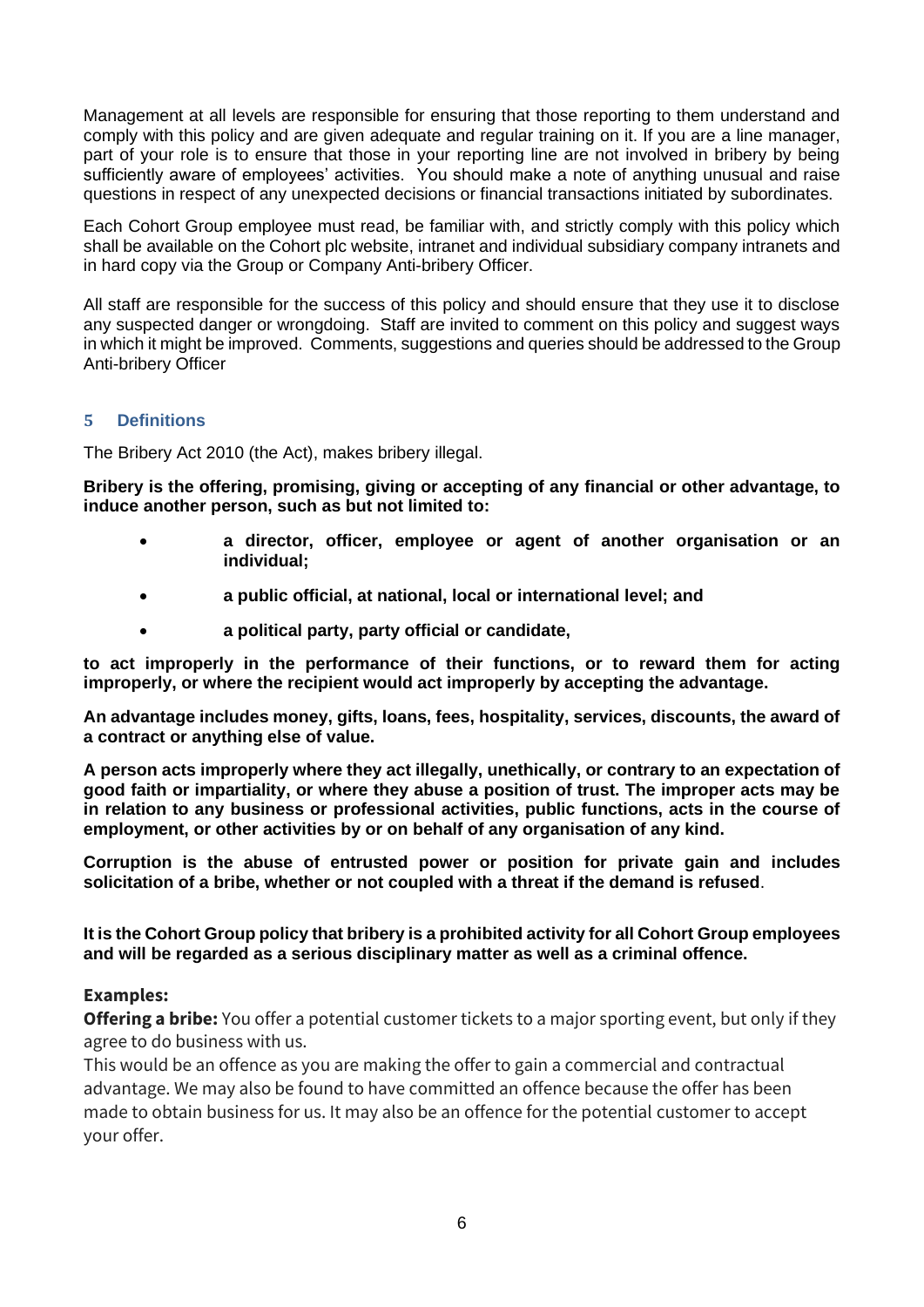**Receiving a bribe:** A supplier gives your nephew a job but makes it clear that in return they expect you to use your influence in our organisation to ensure we continue to do business with them.

It is an offence for a supplier to make such an offer. It would be an offence for you to accept the offer as you would be doing so to gain a personal advantage.

**Bribing a foreign official:** You arrange for the business to pay an additional "facilitation" payment to a foreign official to speed up an administrative process, such as clearing our goods through customs.

The offence of bribing a foreign public official is committed as soon as the offer is made. This is because it is made to gain a business advantage for us. We may also be found to have committed an offence.

## **6 Prohibition of Bribery and Corruption**

#### **We do not participate in any form of bribery or corruption.**

It is not acceptable for you (or someone on your behalf) to:

- a) give, promise to give, or offer, a payment, gift or hospitality with the expectation or hope that a business advantage will be received, or to reward a business advantage already given;
- b) give or accept a gift or hospitality during any commercial negotiations or tender process, if this could be perceived as intended or likely to influence the outcome;
- c) accept a payment, gift or hospitality from a third party that you know, or suspect is offered with the expectation that it we will provide a business advantage for them or anyone else in return;
- d) accept hospitality from a third party that is unduly lavish or extravagant under the circumstances;
- e) offer or accept a gift to or from government officials or representatives, or politicians or political parties, without the prior approval of the Group Anti-bribery Officer;
- f) threaten or retaliate against another individual who has refused to commit a bribery offence or who has raised concerns under this policy; or
- g) engage in any other activity that might lead to a breach of this policy.

#### **Facilitation payments and kickbacks**

The Cohort Group does not make, and will not accept, facilitation payments or "kickbacks" of any kind.

Facilitation payments, also known as "back-handers" or "grease payments", are typically small, unofficial payments made to secure or expedite a routine or necessary action (for example by a government official). They are not common in the UK but are common in some other jurisdictions in which we operate. Bribery laws in other jurisdictions in which we operate may not criminalise facilitation payments, but the Cohort Group does not allow this and to make such payments would still be a criminal offence under the Act.

Kickbacks are typically payments made in return for a business favour or advantage.

You must avoid any activity that might lead to a facilitation payment or kickback being made or accepted by the Cohort Group or on our behalf, or that might suggest that such a payment will be made or accepted. If you are asked to make a payment on our behalf, you should always be mindful of what the payment is for and whether the amount requested is proportionate to the goods or services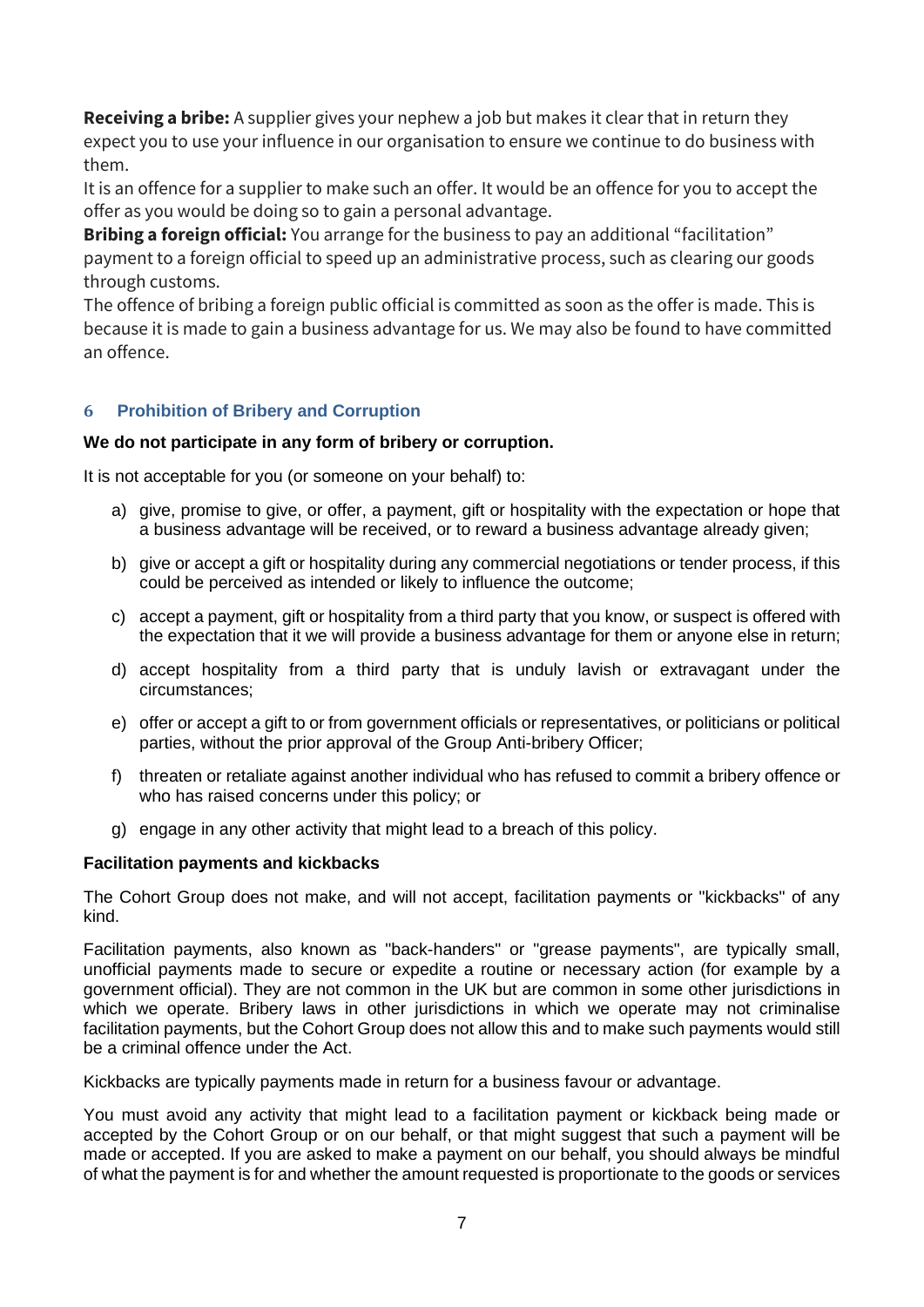provided. You should always ask for a receipt which details the reason for the payment. Any payment or other advantage made to any person which is not fully and properly recorded in the terms of the contract by which we do business with them shall be presumed by us to be a bribe. If you have any suspicions, concerns or queries regarding a payment, you should raise these with the Group or Company Anti-bribery Officer.

### **7 Gifts, hospitality and expenses**

**We only accept or provide hospitality and gifts within pre-defined limits and never to secure any improper advantage or to influence a business decision. Gifts, hospitality, and sponsorship may only be made and/or received in compliance with this policy.**

#### *General Principles*

This policy allows reasonable and appropriate hospitality or entertainment given to or received from third parties, for the purposes of:

- (a) establishing or maintaining good business relationships;
- (b) improving or maintaining our image or reputation; or
- (c) marketing or presenting our products and/or services effectively.

If the intention or effect of any gift, entertainment or other hospitality might create a real or perceived influence upon any person, then further guidance must be sought from the Company Anti-bribery Officer before the giving or accepting of the same.

If you offer or provide hospitality or gifts, and you suspect that it has been misconstrued by the recipient as an inducement, you must report this to the Company Anti-bribery Officer and appropriate steps must be taken to correct this misapprehension.

You should make allowance for the possibility that acceptance of a gift or hospitality by the intended recipient is contrary to the recipient's own rules and policies. You should, therefore, explain to the recipient that it is perfectly acceptable to refuse your offer of a gift or hospitality and that, should the recipient prefer, attendance at an event you are running is open for acceptance on the basis that the recipient pays for himself/herself.

Provision of gifts and/or hospitality to third parties requires commercial justification as well as compliance with this anti-bribery policy. Nothing in this policy removes the requirement to ensure that proper line management and budgetary approval is in place before provision of any hospitality or gift.

You are required to complete a written record of hospitality, gifts and speaker/author/non-executive fees offered to you, whether received or declined, in the form set out in Annex A. The record will be subject to managerial review.

Care must be taken when being given or being offered entertainment, gifts or hospitality from persons with whom there is no prior business relationship. Hospitality, gifts or expenses which have 'strings attached', i.e. obligations on your part of whatever nature, must be declined. If hospitality has as its intent or purpose an attempt to secure a business advantage or influence a decision (e.g. by creating a sense of obligation), then it must be declined.

#### **Any attempt to undermine the impartiality of our people by the offer of substantial gifts or other inducements should be reported to the Company Anti-bribery Officer immediately.**

Table 1 below provides a summary of the approval requirements for giving and receiving gifts and hospitality. For further details, refer to the text of the policy.

*Accepting Corporate Hospitality*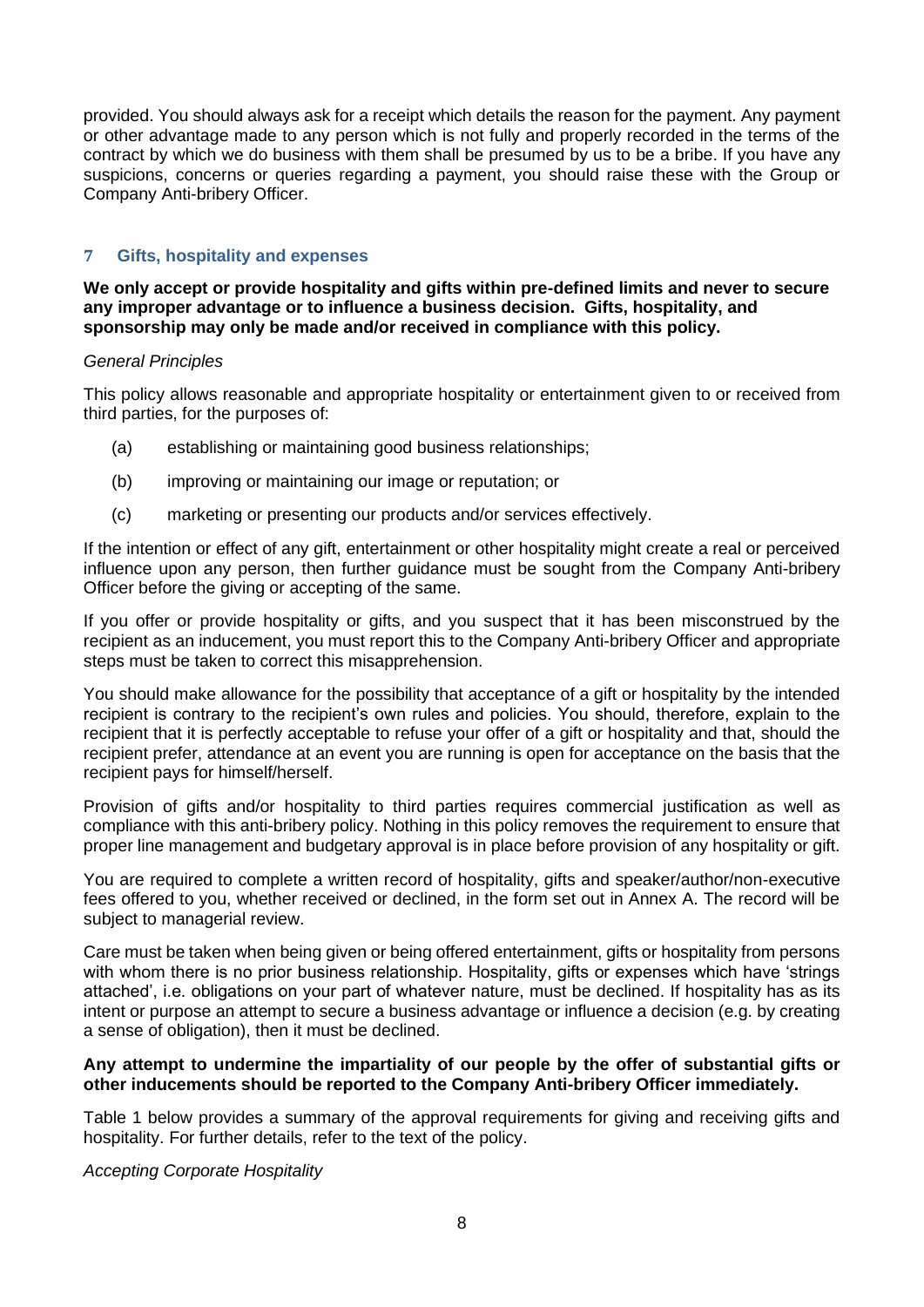The acceptance of corporate hospitality (other than refreshments offered in meetings held at business premises, or inexpensive externally provided food and drink) that is likely to exceed the limits set out in Table 1 (as amended from time to time) requires prior approval from the Company Anti-bribery Officer.

You should only accept corporate hospitality if it is ethically, morally, and socially above reproach. Nothing should be accepted that brings you, your colleagues, your company or the Cohort Group into disrepute.

#### *Acceptance of Gifts*

Acceptance of cash gifts is prohibited. You are not (nor are members of your family) permitted to receive 'personal' direct sponsorship from third parties with whom we are in business.

You are permitted to accept and keep gifts paid for by third parties of very low value, such as umbrellas, pens, diaries and small branded items. Other gifts should be politely declined in the first instance, pending authorisation in writing from the Company Anti-bribery Officer. We do not intend any offence to the person offering any such gift and you should make it clear that you have no option but to comply with this policy and that you will be pleased to accept the gift if the Company Anti-bribery Officer approves.

In circumstances where declining a gift might cause genuine offence, for instance in countries where the exchange of such gifts is customary between senior people, gifts may be accepted but must be reported immediately to the Company Anti-bribery Officer and recorded in the gift register. Any such gifts must be retained by the Company (not the individual) and may be displayed on company premises or, subject to the requirements of this policy, donated to charity.

Some employees may receive unsolicited token gifts from marketing departments from time to time, such as calendars at Christmas. You should consider the impact of displaying or using these items on third parties who may interpret this as your preferring one supplier over another.

## *Offering or Providing Corporate Hospitality*

You may only offer entertainment or hospitality for the purposes set out at the beginning of this Section 7. Hospitality must not be offered or provided in return for any favour or benefit or to influence improperly any official or business decision. The value of such hospitality must be reasonable, proportionate and lawful under UK and any other applicable local law. Lavish entertainment is not permitted. Where entertainment is provided by an individual Cohort Group employee (e.g. business lunches) details of the recipient must be included in the expenses claim. Unless there are special reasons for this, no Cohort Group company should entertain the same individual more than once in a three-month period. Line managers must review expenses claims for inappropriate entertainment.

When assessing the risk of offering or providing corporate hospitality provided you should consider:

- the cost per head of the event;
- the number and nature of invitees:
- the last time each invitee was the recipient of hospitality from a Cohort Group company and the reason;
- whether the event will be held in a public or private setting;
- whether the event is in line with normal business practice; and
- whether any particular attendee might feel any obligation towards the company as a result of accepting an invitation.

Offering higher value corporate hospitality requires approval by the Company Anti-bribery Officer, and if appropriate should be subject to a risk assessment in line with Annex D.

#### *Offering or Giving of Gifts*

The offering or giving of a gift may be allowed only if the following requirements are met: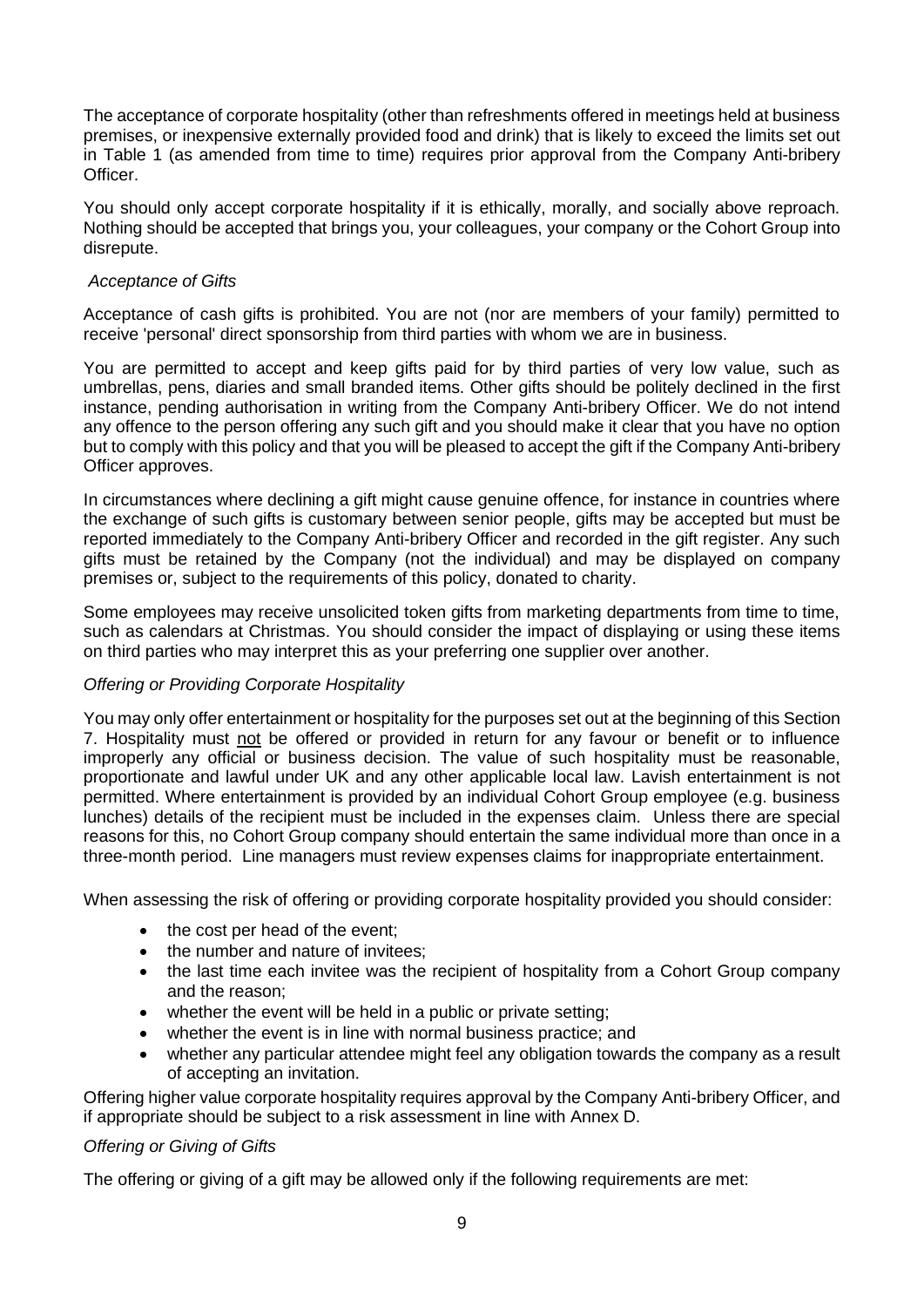- (a) it is not made with the intention of influencing a third party to obtain or retain business or a business advantage, or to reward the provision or retention of business or a business advantage, or in explicit or implicit exchange for favours or benefits;
- (b) it is not likely to influence, or to be perceived as influencing, any third party in an improper way;
- (c) it is given or received in the name of your company or the Cohort Group, not by you personally;
- (d) it does not include cash or a cash equivalent (such as gift certificates or vouchers);
- (e) it is appropriate in the circumstances, taking account of the reason for the gift, its timing and value. For example, in the UK it is customary for small gifts to be given at Christmas;
- (f) it is given openly, not secretly or privately;
- (g) it complies with UK and any other applicable local law; and
- (h) it is approved in line with the requirements of this policy as set out below.

Giving promotional items of small value such as coffee mugs, golf balls, calendars, or similar items displaying the company logo that are distributed for advertising or commemorative purposes is generally permissible. Giving gifts of greater value with a company logo may be acceptable where this is customary but must be approved in advance by the Company Anti-bribery Officer. Larger or unbranded gifts will only be approved in exceptional cases.

Before giving a gift, even of low value, consider:

- whether there is any likelihood that the recipient will feel any sense of obligation as a result of receiving the gift;
- whether the gift is in line with the (reasonable and proportionate) norms for the sector and country; and
- whether the gift could be connected with any decision by the recipient which could lead to a business advantage for the Cohort Group.

As a general rule, we do not pay for third parties' travel or other expenses. A payment of this nature that exceeds genuine and reasonable business expenses (such as the cost of an extended hotel stay) is not acceptable under any circumstances. However, reimbursing a third party's expenses for legitimate reasons, for example where this might enable a business meeting that could not otherwise take place, would not usually amount to bribery and might be commercially justified. If there is such a legitimate reason to depart from the rule, you must obtain prior written approval from the Company Anti-bribery Officer.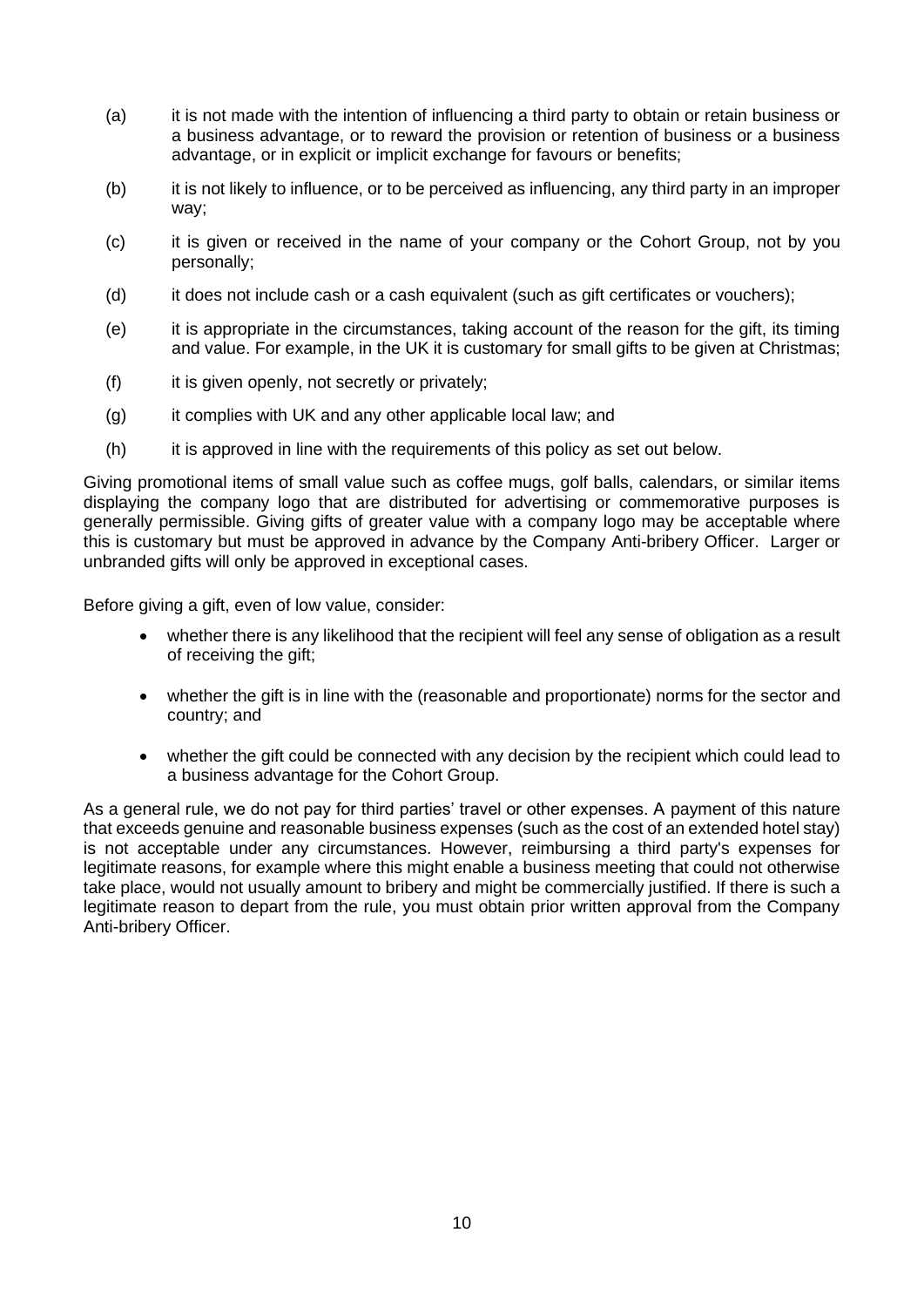|                                                             | <b>VALUE</b> | <b>REGISTER IN GIFT</b><br><b>REGISTER</b> | <b>APPROVAL</b><br><b>BY</b><br><b>COMPANY</b><br><b>ANTI-</b><br><b>BRIBERY OFFICER</b> |  |  |  |  |
|-------------------------------------------------------------|--------------|--------------------------------------------|------------------------------------------------------------------------------------------|--|--|--|--|
| <b>Entertaining and giving gifts</b>                        |              |                                            |                                                                                          |  |  |  |  |
| Giving small branded<br>gifts to business<br>contacts       | <£10 (€12)   |                                            |                                                                                          |  |  |  |  |
| Giving branded gifts<br>to business contacts                | <£40 (€50)   |                                            | $\checkmark$                                                                             |  |  |  |  |
| Giving larger or<br>unbranded gifts to<br>business contacts |              | ✓                                          | $\checkmark$<br><b>Exceptional</b><br>circumstances only                                 |  |  |  |  |
| Food and drink                                              | <£100 (€130) |                                            |                                                                                          |  |  |  |  |
|                                                             | >£100 (€130) | $\checkmark$                               | ✓                                                                                        |  |  |  |  |
| Other corporate<br>Hospitality                              | >£100 (€130) | ✓                                          | ✓                                                                                        |  |  |  |  |
| <b>Receiving gifts and hospitality</b>                      |              |                                            |                                                                                          |  |  |  |  |
| Receiving branded                                           | <£40 (€50)   |                                            |                                                                                          |  |  |  |  |
| gifts from business<br>contacts                             | >£40 (€50)   | ✓                                          | ✓                                                                                        |  |  |  |  |
|                                                             |              |                                            | <b>Exceptional</b><br>circumstances only                                                 |  |  |  |  |
| Receiving unbranded                                         |              | ✓                                          | ✓                                                                                        |  |  |  |  |
| gifts from business<br>contacts                             |              |                                            | <b>Exceptional</b><br>circumstances only                                                 |  |  |  |  |
| Food and drink                                              | <£100 (€130) |                                            |                                                                                          |  |  |  |  |
|                                                             | >£100 (€130) | ✓                                          | $\checkmark$                                                                             |  |  |  |  |
| Other corporate<br>Hospitality                              | >£100 (€130) | ✓                                          | ✓                                                                                        |  |  |  |  |

*Table 1: Offering, providing or receiving corporate hospitality and/or gifts*

#### **8 Risk assessments**

#### **Each Cohort Group company must carry out a bribery risk assessment**

It is the responsibility of the Managing Director of each Cohort Group company to ensure that a highlevel bribery risk assessment of the company's activities is carried out, documented, and regularly reviewed. This should include a review of the company's external interactions and internal functions, assessing each for the risk of bribery, and summarising the appropriate action needed.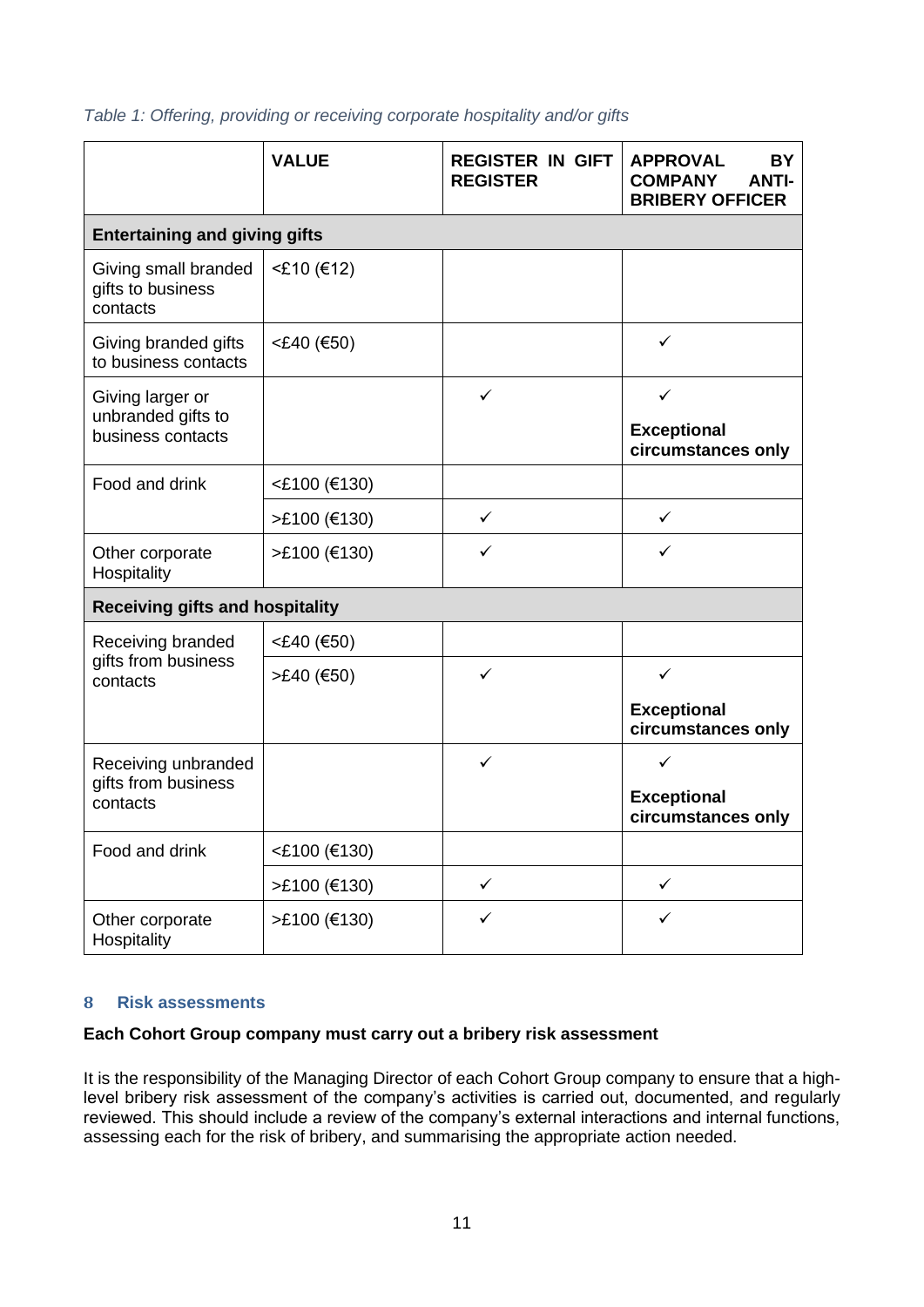Cohort plc has carried out a Group-level risk assessment which provides a template for company risk assessments, and this is provided at Annex C to this policy.

#### **9 Export sales and marketing**

Export sales and marketing activities with potential or actual customers, especially in countries with a poor CPI rating (as detailed in paragraph 14 below), have been identified as an area of high risk. There is a possibility of bribes being solicited by third parties in return for the promise of generating business for the Cohort Group and there may be an expectation of facilitation payments demanded from visitors or as part of supply. For this reason, employees involved in visits to such countries, or interacting with nationals of those countries, must be briefed in advance by their line manager or a senior manager of the bribery risks and reminded of their obligations under this policy.

After we engage with a third party overseas, you have a responsibility to continue monitoring on-going activities and to report any concerns to the Company Anti-bribery Officer. If you know or reasonably believe that a contravention of this policy has happened or is likely, you must report it and, if possible and appropriate, prevent the payment or promise of payment from occurring.

#### **10 Acquisitions**

Each time the Cohort Group acquire any business as a going concern, the due diligence associated with the proposed acquisition shall include investigation of the acquisition target's compliance with the Bribery Act 2010 and related laws and regulations.

All agreements covering the acquisition of entities or business assets must include our standard antibribery provisions (set out at Annex F). All acquired contracts with distributors, consultants, suppliers and other third parties must be amended to include our standard anti-bribery provisions at the earliest practical opportunity, unless existing provisions provide equivalent or greater protection.

#### **11 Donations**

#### **Sponsorship, political and/or charitable contributions require prior authorisation**

It is Cohort Group policy not to make contributions to political parties, party officials or candidates for political office. All requests for political contributions must be channelled through the Group Antibribery Officer. In exceptional circumstances, the Cohort plc Board may establish, and communicate in writing, that it is in our interests to do so and then only upon satisfying itself that we are acting responsibly in accordance with all applicable laws and all requirements for public disclosure. Under no circumstances must political contributions be used as a subterfuge for bribery.

Sponsorship or charitable donations might amount to bribery if not undertaken for the right and proper reasons. We only make sponsorship or charitable donations that are legal and ethical under local laws and practices. As a business, we are pleased to support deserving causes both nationally and locally, but not in the expectation of any reward or influence in return. All requests for sponsorship or charitable donations by the Cohort Group must be approved by the Company Antibribery Officer, as well as being approved through the normal line management chain.

If you wish to undertake charitable works or to seek sponsorship of a personal nature from your work colleagues, please notify the Company Anti-bribery Officer. We will not prevent genuine fund raising of a personal nature by our employees and associates provided it is clear that this is unrelated to our business. However, sponsorship requests should not be made to, or sponsorship offers accepted from, business contacts outside the Cohort Group without the specific approval of the Company Antibribery Officer.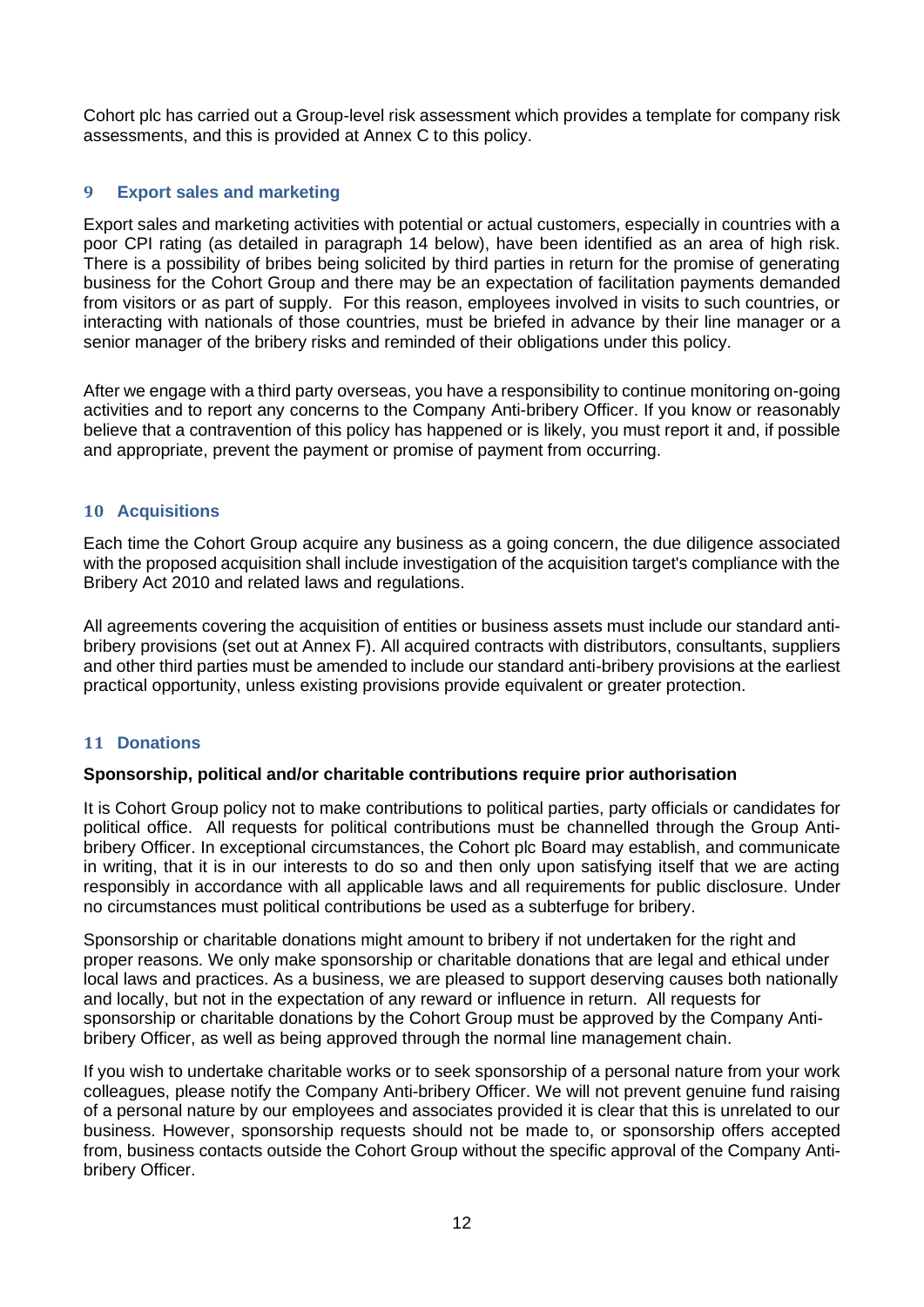The Cohort Group operates a Charitable Support Scheme which makes contributions to charity fundraising organised by employees. In these cases, the Cohort Group's contribution may be made public. Such contributions will only be made in line with the requirements of this policy and are subject to approval by the Group Chief Executive and the Group Anti-bribery Officer. Individual subsidiary companies may also organise and support charitable fund-raising activities from time to time. It is the responsibility of the local Managing Director to ensure that any such activities are in line with this policy, consulting the Group Anti-bribery Officer in case of doubt.

If you make personal contributions to charity or to political organisations or if you engage in any form of sponsorship from your own funds, in the event of any uncertainty you must make clear to all concerned that such activity has nothing to do with the Cohort Group and that you are acting in your personal capacity outside of work. You must not use any resources of the business to support your personal activities in this regard.

#### **12 Record keeping**

#### **All financial transactions must be properly recorded**

We comply with standard accounting practices and policies. We must keep financial records and have appropriate internal controls in place which will evidence the business reason for making payments to third parties.

You must declare and keep a written record of all hospitality or gifts given or received in accordance with Table 1 above (in the form set out in Annex A), which will be subject to managerial review.

You must submit all expenses claims relating to hospitality, gifts or payments to third parties in accordance with our expenses policy and record the reason for expenditure.

All accounts, invoices, and other records relating to dealings with third parties including suppliers and customers should be prepared with strict accuracy and completeness. Accounts must not be kept "offbook" to facilitate or conceal improper payments.

We comply with all laws and regulations, including those prohibiting the deduction of any form of bribe payment from taxable income.

No attempt to disguise the sources of illegally obtained funds is permitted. Any attempt to do so is a disciplinary matter and dismissal is a possible outcome.

The finance department in each Cohort Group company is responsible for highlighting any unusual transaction to their line manager or a senior manager. This includes proper checking of invoices against purchase orders or other commercial documents and checking to ensure proper countersignature of expense claims. Anything unusual must be reported to the Company Anti-bribery Officer.

#### **13 Your responsibilities**

#### **All payments made by the business must be above board, transparent and proper**

#### **No payments may be made as a subterfuge for bribery**

You must ensure that you read, understand and comply with all relevant parts of this policy.

The prevention, detection and reporting of bribery and other forms of corruption are the responsibility of all those working for the Cohort Group or under our control. You are required to avoid any activity that might lead to, or suggest, a breach of this policy.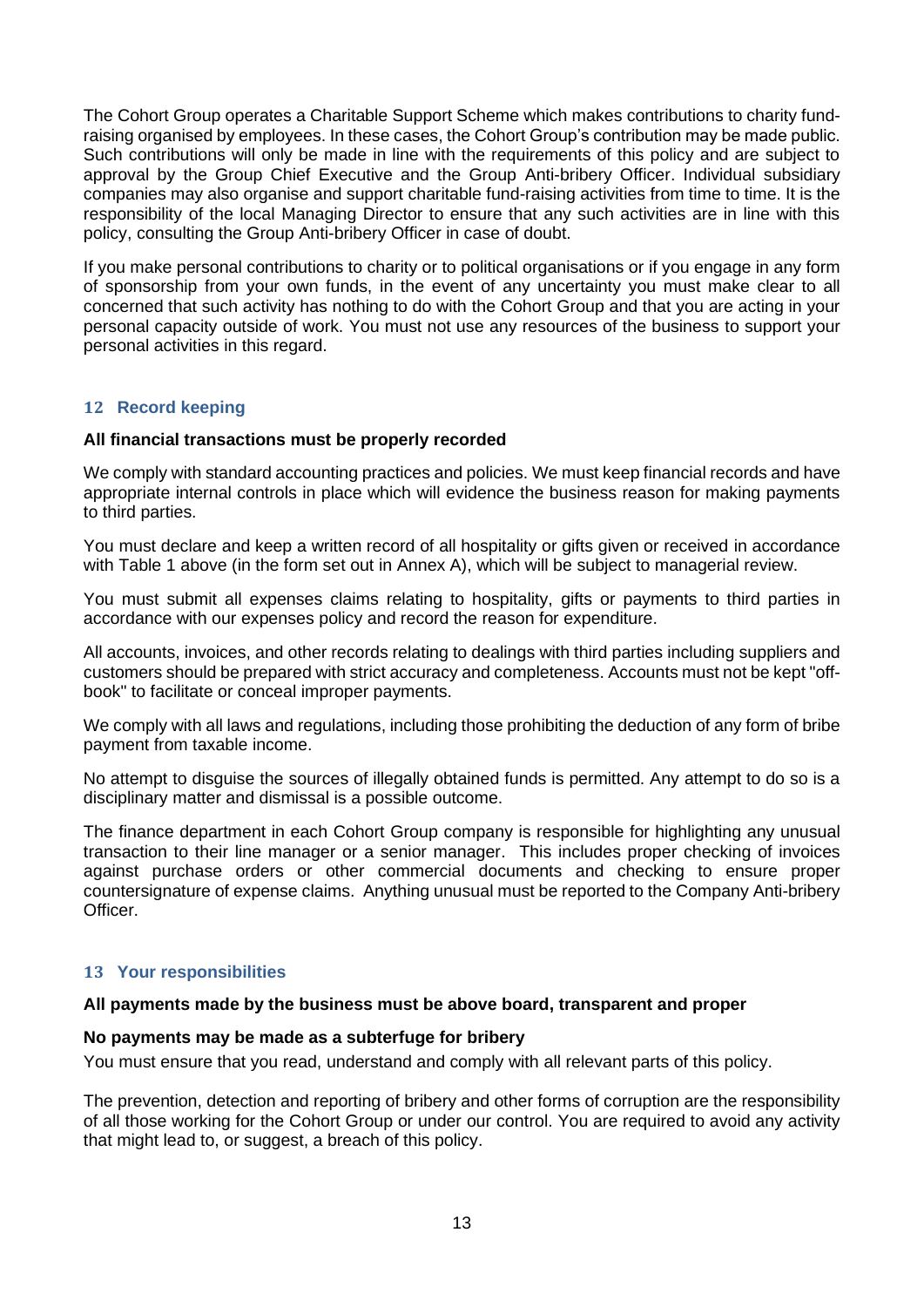You must notify your manager, the Group or Company Anti-bribery Officer or report it in accordance with our Whistleblowing Policy as soon as possible if you believe or suspect that a conflict with this policy has occurred or may occur in the future. For example, if a client or potential client offers you something to gain a business advantage with us or indicates to you that a gift or payment is required to secure their business. Further "red flags" that may indicate bribery or corruption are set out at Annex E.

It is contrary to this policy to offer, promise, authorise, pay or give, either directly or indirectly, to any other person (whether a government official or not) any financial or other advantage in order to secure an improper advantage, to obtain or retain business, or direct business to any other person or entity.

We insist that:

- (a) any payment made to any person, including but not limited to a representative or intermediary, represents no more than an appropriate remuneration for legitimate services rendered by such person;
- (b) no part of any such payment is permitted to be passed on by the representative as a bribe or otherwise in contravention of this policy;
- (c) in each contract with any advisor, agent, consultant, contractor and/or other intermediary representing us, such representative must agree not to pay bribes or otherwise engage in any corrupt practice. We must reserve the right to terminate agreements with representatives if a bribe is paid or other corrupt practice undertaken;
- (d) each of our business units and all advisors, agents, consultants, contractors and other intermediaries representing us must maintain an accurate record of the names, terms of employment and payments to all persons who are retained by them in connection with transactions with public bodies, state or private enterprises. This record must be made available for inspection by the Cohort plc Board and our appointed auditors on demand;
- (e) no employee, advisor, agent, consultant, contractor or other intermediary representing us is permitted to engage in bribery or any form of unethical inducement or payment (including facilitation payments and 'kickbacks') and all such persons must avoid any activities that might lead to, or suggest, a conflict of interest with our business;
- (f) we uphold laws relevant to countering bribery and corruption in all the jurisdictions in which we operate, particularly laws that are directly relevant to specific business practices;
- (g) all representatives and intermediaries must be appropriately reviewed and, if necessary, due diligence undertaken on them to ascertain their fitness to represent us before we appoint them;
- (h) all payments should be approved in writing by your line manager or a senior manager before making the payment;
- (i) receipts for payments should be obtained from the recipient;
- (j) all payments must be accurately recorded through our normal accounting and financial procedures without any deception or disguise as to the recipient's identity or the purpose for the payment in question; and,
- (k) an appropriate level of review is undertaken on those with whom we do business and, in particular, any organisation which represents our interests in any capacity or which supplies goods or services to us.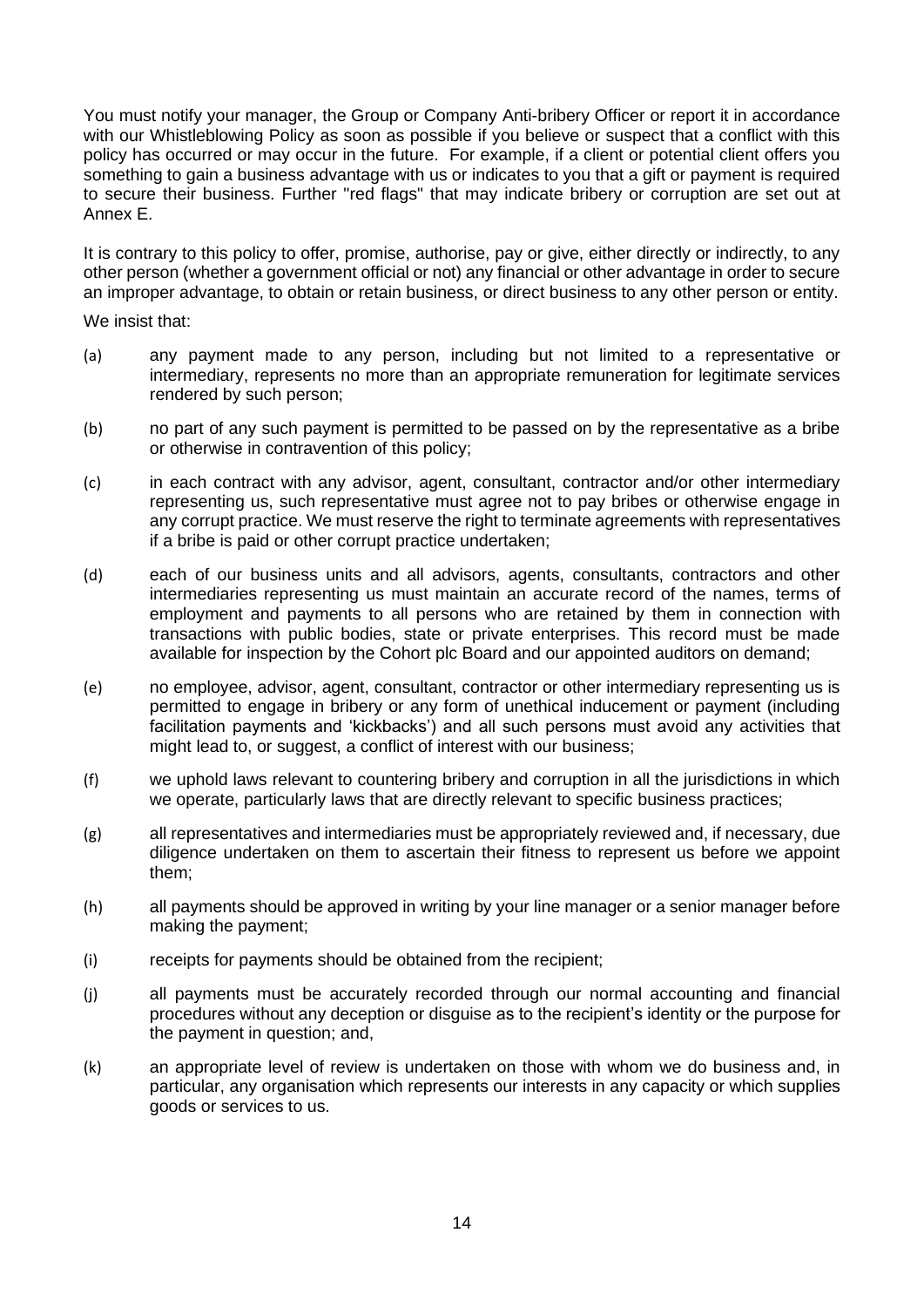#### **14 Business relationships with third parties**

#### **We only do business with reputable people**

For the purposes of this policy, a third party includes any person, organisation, firm or company other than us or a member of the Cohort Group. In particular, any person, organisation, firm or company who provides services to us or engages in any business activity for us is a third party. Employees of our business are not third parties for this purpose.

We must have a written contract with all third parties with whom we do business. This includes those who represent us and/or provide services to us as well as those with whom we trade. Contracts must include provisions requiring the third party to comply with all anti-bribery laws, policies and procedures in the country in which such third party operates as well as the law in the UK. Contracts must be immediately terminable without compensation to the third party in the event of a breach of these provisions. The Cohort Group's standard anti-bribery contract terms are at Annex F.

Before doing business with any third party a risk-based assessment must be carried out taking into account the financial scale of the relationship, its importance to us and the other party, the countries and legal jurisdictions involved and the opportunities for bribery that might arise. Further due diligence must be carried out if there is a material risk that the business relationship could give rise to bribery. We need to know that third parties are who they say they are. We need to know that they are not secretly representing somebody not disclosed to us. We need to know that they share our commitment to stamping out bribery. The nature of due diligence activities must be appropriate to the level of risk and must always be sufficiently vigilant and thorough. A full statement of the issues that need to be considered in a risk assessment are set out at Annex D.

There is a particularly high risk of bribery and/or corruption where a Cohort Group company is appointing sales agents or distributors located outside its national territory. For this reason, and for commercial reasons, all agreements appointing sales agents or distributors must be approved by the Cohort plc Chief Executive and the Group Anti-bribery Officer. In addition, any contract or agreement, formal or informal, to work with, acquire goods or services from, or supply a private or public body based in a country where there is a higher bribery and corruption risk must be subject to a specific risk assessment (see Annex D) and approved by the Company Anti-bribery Officer, including when a country has a score in the most recent Transparency International Corruption Perception Index (CPI) of less than 66.

Due diligence in relation to overseas third parties may be problematic, since our understanding of local laws and practices may be limited, and it may be difficult for us to access sources of evidence relating to the third party's behaviour. Therefore, you must make use of reputable companies that specialise in anti-bribery due diligence, such as TRACE International Inc, to conduct due diligence on all overseas third parties before doing business with them. Independent references should also be obtained for all overseas third parties. For third parties that are located in higher risk countries, including countries with a CPI score of less than 66, UK subsidiaries should request the opinion of the local British embassy and non-UK subsidiaries should request the opinion of their local embassy or commission equivalent on the third party. Where a third party is verified to be a member of TRACE or has been subject to TRACE risk-based due diligence assessment without significant risks emerging, we will take this as a positive factor as regards their trustworthiness and anti-bribery commitment. However, third party due diligence must always be regarded as augmenting, and not substituting for, our own observations and judgements. A non-exhaustive list of "red flags" indicating enhanced risk is provided at Annex E of this policy.

#### **15 How to raise a concern**

#### **We expect you to report suspicious activity without delay and without apprehension**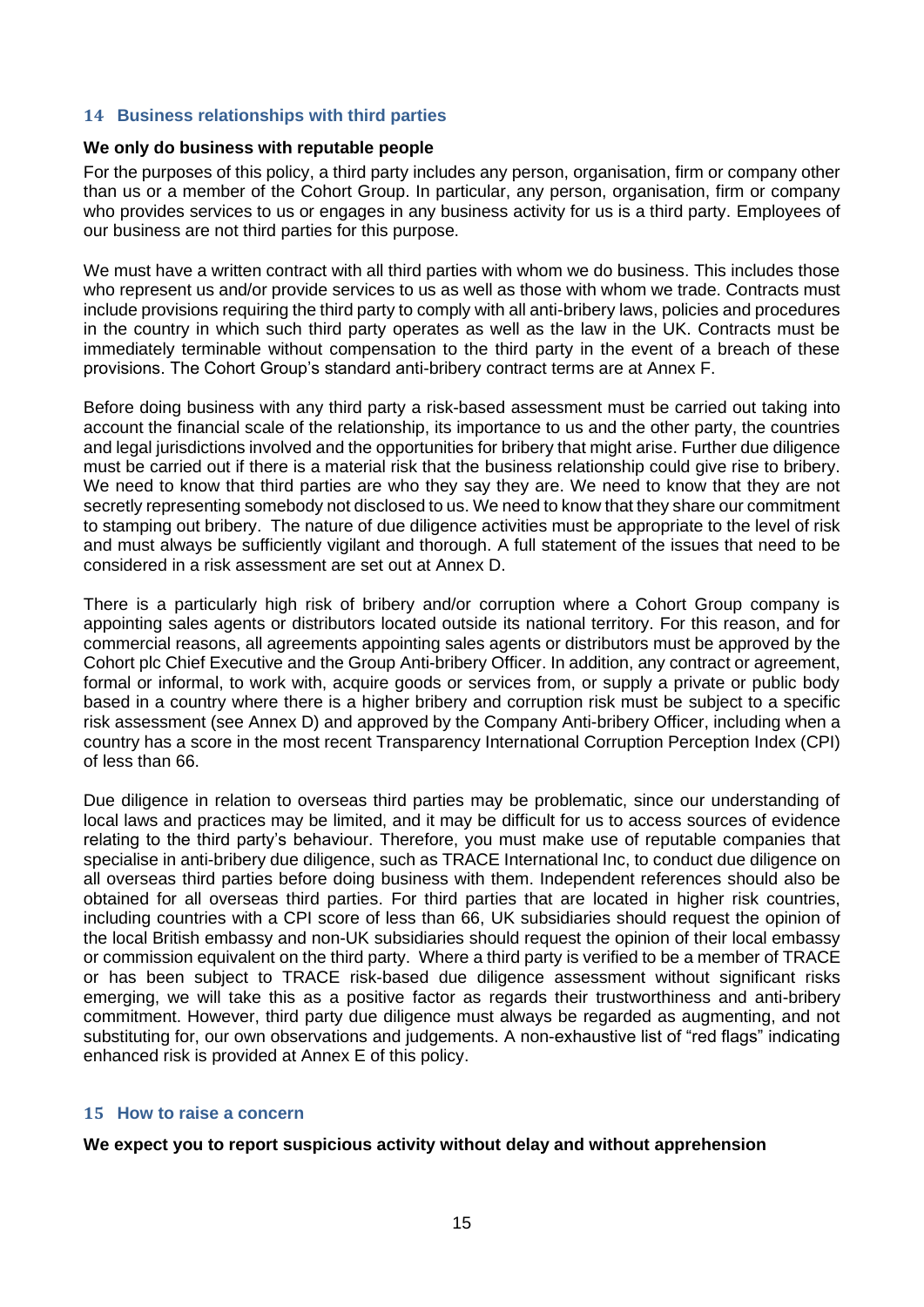We know that our staff and representatives are not experts in the law and this policy is designed to help you recognise situations that might be of concern.

You are encouraged to raise concerns about any issue or suspicion of bribery or corruption promptly at the earliest possible stage if you have a sense that something unethical or untoward is going on involving our business.

If you are offered a bribe, or are asked to make one, or if you believe or suspect that any bribery, corruption or other breach of this policy has occurred or may occur, you must notify your manager, the Group or Company Anti-bribery Officer or report it in accordance with our Whistleblowing Policy as soon as possible.

If you are unsure about whether a particular act constitutes bribery or corruption, raise it with your manager or the Group or Company Anti-bribery Officer or report it in accordance with our Whistleblowing Policy.

We will deal with any instance of suspected bribery or corruption seriously and we will treat any instance of untrustworthy behaviour by any employee as a serious matter. Any actual instance will result in disciplinary action against those involved, up to and including termination of employment or contract, and reporting of those persons to relevant regulatory and criminal authorities. We will support those authorities in any prosecution brought against those persons.

You will never be penalised for compliance with this policy and its procedures, even if we lose business or money as a result and no employee will suffer demotion, penalty, or other adverse consequences for refusing to pay bribes even if such refusal may result in our organisation losing business. If you have concerns or suspicions about anyone's conduct or instances where there may be non-compliance with this policy, it is important you report them quickly to allow those concerns and suspicions to be promptly investigated and responded to.

Any form of discrimination, retribution or retaliation against anyone who has, in good faith, reported a possible violation of this policy or refused to participate in activities that violate this policy, is prohibited and will be treated as a serious disciplinary matter.

Bribery and corruption is an unwelcome feature of business and public life in many countries. We encourage and support our employees to make decisions in line with our stated position on bribery and corruption.

#### **16 Protection**

#### **Confidential reporting of concerns (Whistleblowing)**

You should read this section in conjunction with your employing company's Whistleblowing Policy.

Each employee can help Cohort in the fight against unethical practices by reporting any suspicions of bribery, corruption and/or unethical practices to their line manager. Alternatively, he or she can contact Safecall to discuss the concerns in confidence:

#### **Safecall Helpline: 0800 915 1571**

E-mail: cohort@safecall.co.uk

Website: www.safecall.co.uk/report

Further details of the Safecall service can be found on the Cohort plc intranet.

Individuals who refuse to accept or offer a bribe, or who raise concerns or report another's wrongdoing, are sometimes worried about possible repercussions. We aim to encourage openness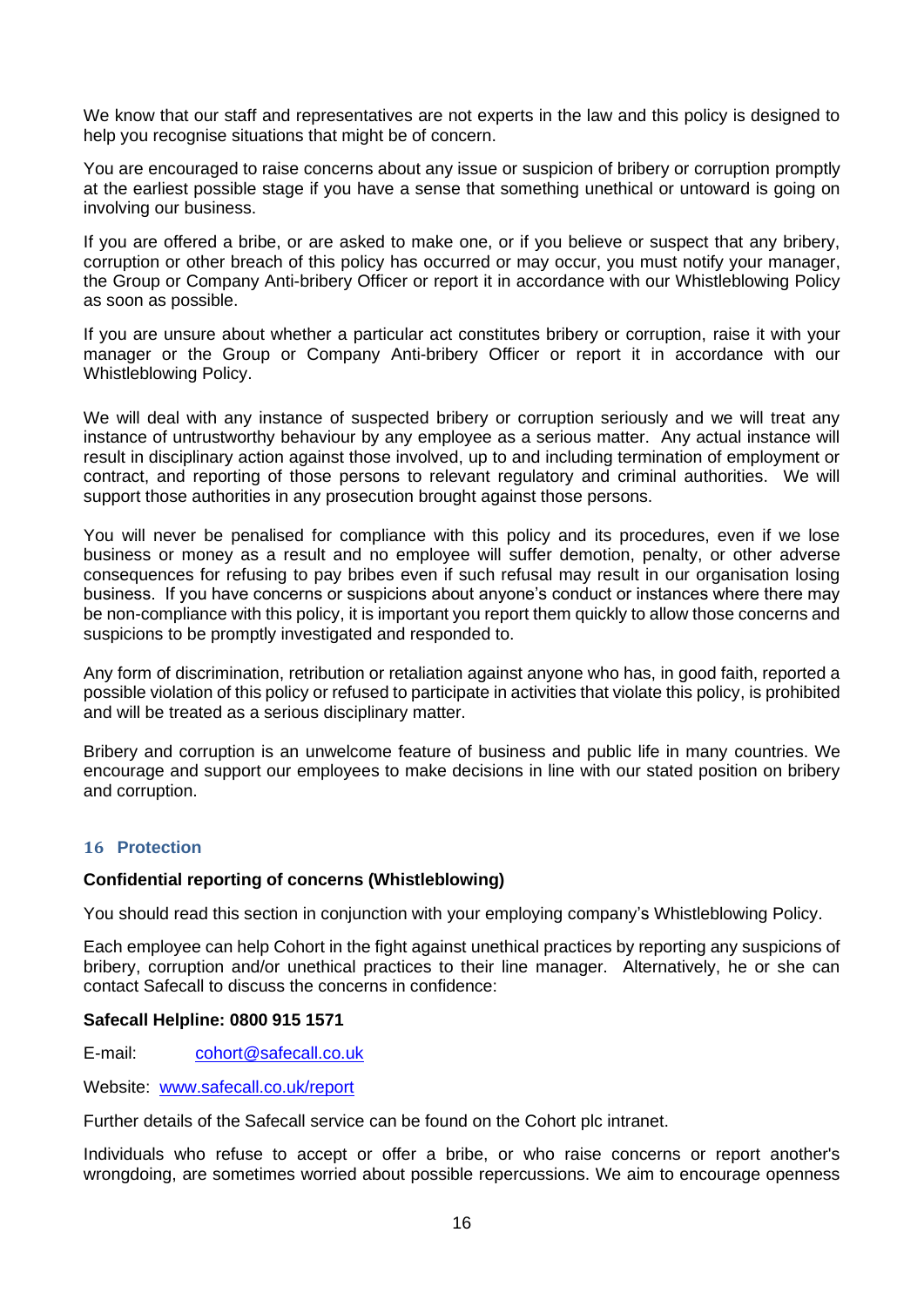and will support anyone who raises genuine concerns in good faith under this policy, even if they turn out to be mistaken.

We are committed to ensuring no one suffers any detrimental treatment as a result of refusing to take part in bribery or corruption, or because of reporting in good faith their suspicions. Detrimental treatment includes dismissal, disciplinary action, threats or other unfavourable treatment connected with raising a concern. If you believe that you have suffered any such treatment, and it is not appropriate to make use of the company Grievance Procedure, it is open to you to inform the company Managing Director or report it in accordance with the company Whistleblowing Policy.

#### **17 Breaches of this policy**

Any employee who breaches this policy will face disciplinary action, which could result in dismissal for misconduct or gross misconduct.

We may terminate our relationship with other individuals and organisations working on our behalf if they breach this policy.

#### **18 Employee Training, Recruitment and Communication**

Those involved in recruitment must take up suitable references up on all new employees and must ask previous employers of the candidate specifically about whether the individual is considered trustworthy or has ever exhibited dishonest behaviour. Employment, including temporary employment, should not be offered to any individual who is believed to be untrustworthy, or who has an unspent conviction for any offence involving dishonesty. Any employee who does not require security clearance must be asked to disclose any criminal convictions, and, if available in the relevant jurisdiction, a check of criminal records must be carried out.

A computer-based training package is available to all Cohort Group employees to ensure that they understand their responsibilities with regard to our strict stance against bribery and corruption. All employees must receive this training as part of their induction to the Cohort Group and refresher training may be required at future periods.

Attendance at not less than one refresher training session will be required every year by all staff with sales, finance, commercial, purchasing or senior management responsibilities, and by other employees considered by management to be at risk of exposure to bribery. All other employees should receive refresher training at least once every 5 years. Updates to the policy will be published on the Cohort plc intranet.

The Company Anti-bribery Officer is required to ensure that employees are aware of this policy and the Cohort Group's stance on bribery and corruption. The Company Anti-bribery Officer must use appropriate means to remind employees regularly of their responsibilities in relation to these matters.

Our zero-tolerance approach to bribery and corruption must be communicated to all suppliers, contractors and business partners at the outset of our business relationship with them and as appropriate thereafter.

#### **19 Approval**

Date of Approval: 25 January 2022 Date of Next Review: January 2024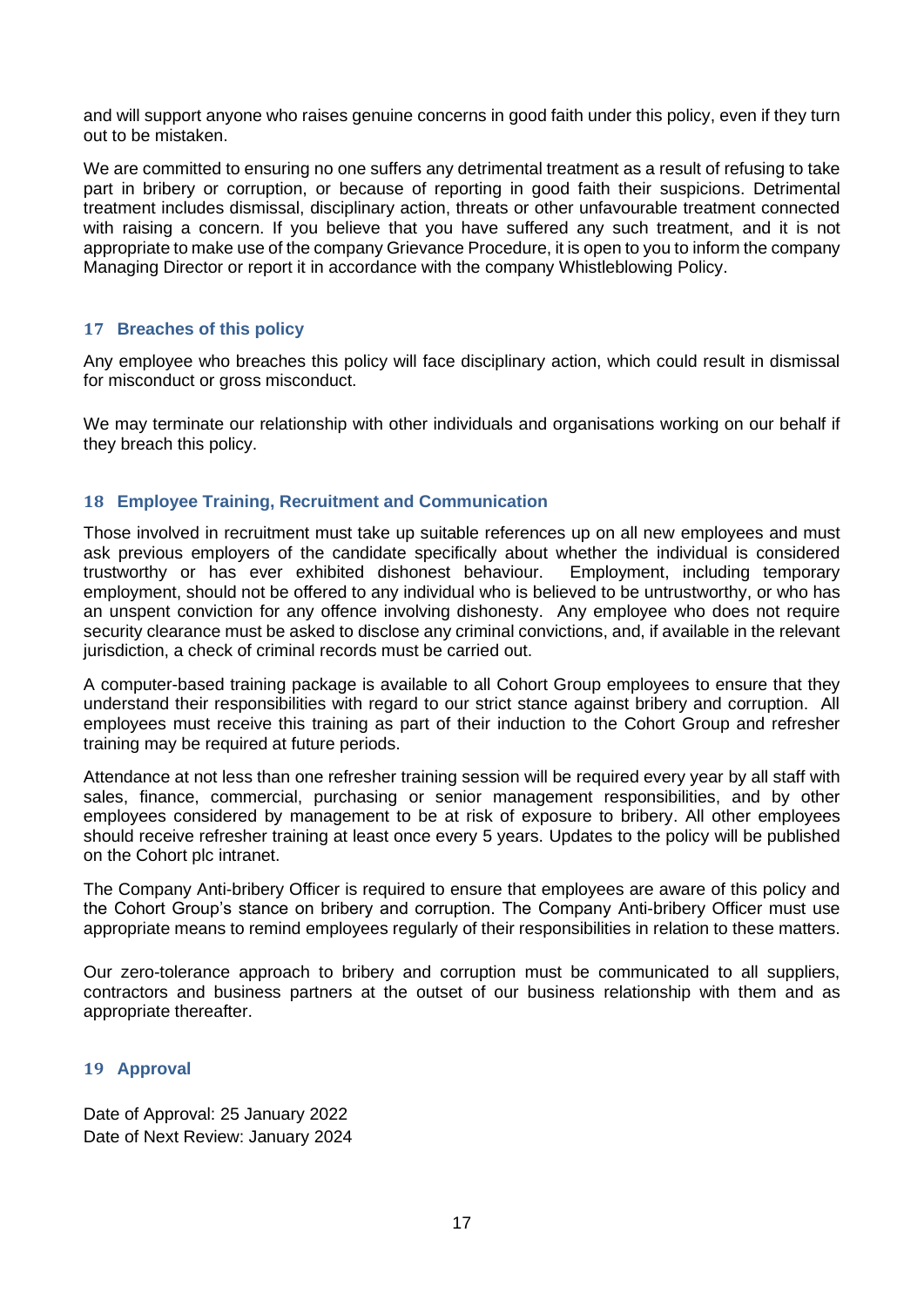#### **20 Annexes**

The following Annexes are included with this policy, and form part of it.

Annex A: Format of gift and hospitality register

Annex B: A summary of the measures required to be carried out by Cohort Group companies under this policy

Annex C: The Cohort plc Group-wide anti-bribery risk assessment

- Annex D: Guidance on risk assessments
- Annex E: "Red Flags": indicators of possible bribery or corruption risks
- Annex F: Anti-bribery contractual terms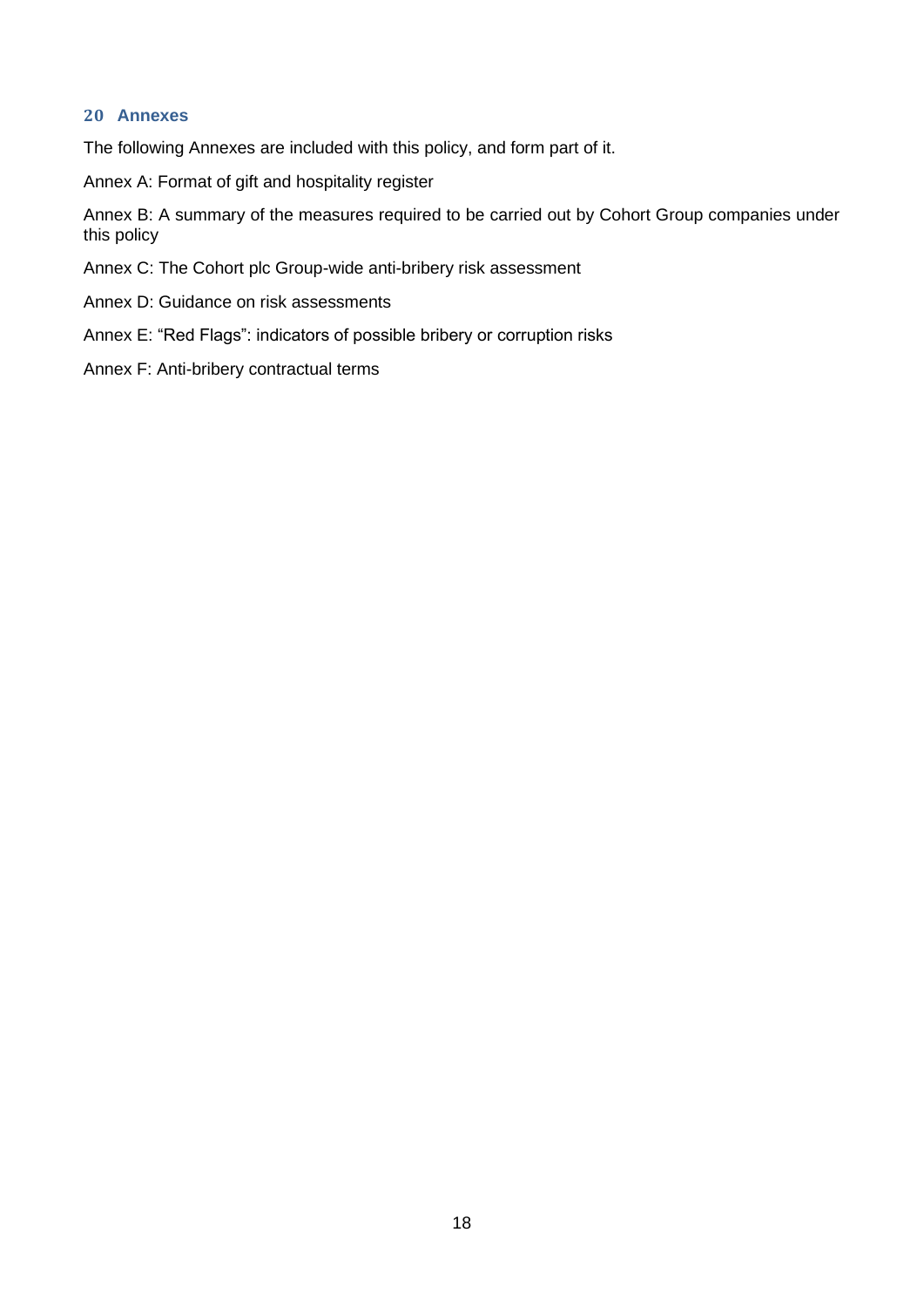#### ANNEX A

#### *Gifts/Hospitality Register*

*Register of Gifts/Hospitality Received*

[Office/Dept] to which this register relates:

[Person/Dept] responsible for maintaining the register:

This register should be maintained on an ongoing basis. A copy of the up-to-date register should be sent to [the relevant Head(s) of Department] every [quarter]. The complete register covering the twelve-month period ending 30 April should be sent to the Group Anti-bribery Officer no later than 31 May every year, where a copy shall be kept.

| Date Offered | Name | <b>Received From</b> | Description and<br>Date | Accepted? | Estimated Value Approved/reviewed by Date Approved |  |
|--------------|------|----------------------|-------------------------|-----------|----------------------------------------------------|--|
|              |      |                      |                         |           |                                                    |  |
|              |      |                      |                         |           |                                                    |  |
|              |      |                      |                         |           |                                                    |  |

#### *Gifts/Hospitality Register*

*Register of Gifts/Hospitality Given or Offered*

[Office/Dept] to which this register relates:

[Person/Dept] responsible for maintaining the register:

This register should be maintained on an ongoing basis. A copy of the up-to-date register should be sent to [the relevant Head(s) of Department] every [quarter]. The complete register covering the twelve-month period ending 30 April should be sent to the Group Anti-bribery Officer no later than 31 May every year, where a copy shall be kept.

| Date Offered | Name | Given/Offered To | Description and<br>Date | Accepted? | Estimated Value Approved/reviewed by Date Approved |  |
|--------------|------|------------------|-------------------------|-----------|----------------------------------------------------|--|
|              |      |                  |                         |           |                                                    |  |
|              |      |                  |                         |           |                                                    |  |
|              |      |                  |                         |           |                                                    |  |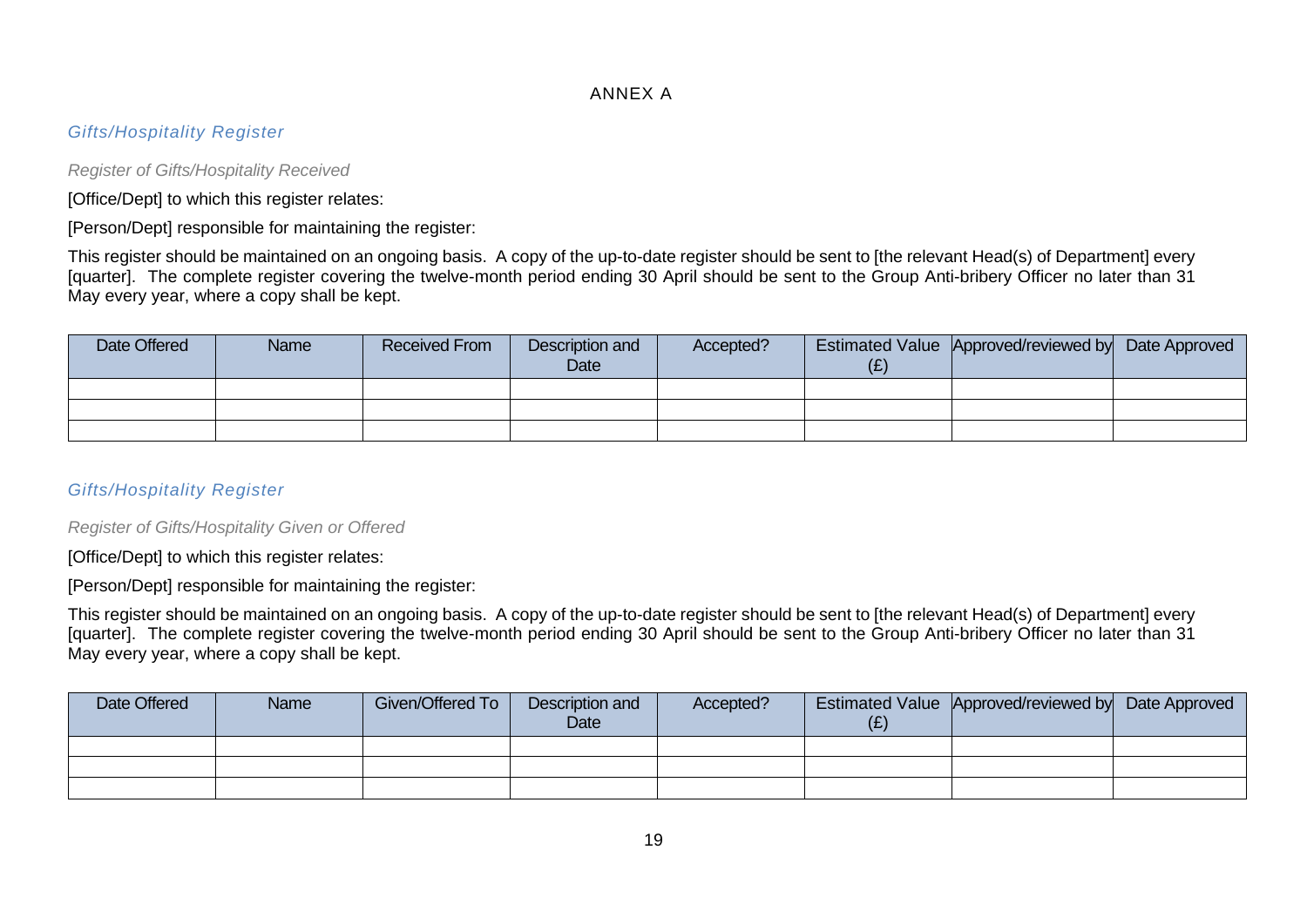## ANNEX B

## **Summary of measures to be taken in Cohort Subsidiaries**

| <b>Serial</b> | <b>Requirement</b>                                                                                                                                                                                                                                                                                                                                                                                                                                                                 | <b>Action</b> |
|---------------|------------------------------------------------------------------------------------------------------------------------------------------------------------------------------------------------------------------------------------------------------------------------------------------------------------------------------------------------------------------------------------------------------------------------------------------------------------------------------------|---------------|
| 1.            | Company anti-bribery policy document incorporating standard<br>procedures, subject to approval by Group Anti-bribery Officer                                                                                                                                                                                                                                                                                                                                                       |               |
| 2.            | Company Anti-bribery Officer to be appointed                                                                                                                                                                                                                                                                                                                                                                                                                                       |               |
| 3.            | Company Risk Assessment to be carried out in a form similar to the<br><b>Group Risk Assessment</b>                                                                                                                                                                                                                                                                                                                                                                                 |               |
| 4.            | Pre-existing third party contracts and agreements to be reviewed,<br>with anti-bribery terms incorporated and due diligence carried out<br>where necessary                                                                                                                                                                                                                                                                                                                         |               |
| 5.            | Implementation through changes to company management<br>systems, process diagrams, contract terms, operating manuals and<br>other documents as required, including:                                                                                                                                                                                                                                                                                                                |               |
|               | Employee reference processes and identifying high risk<br>(i)<br>employees<br><b>Disciplinary processes</b><br>(ii)<br>(iii) Gifts/hospitality policy and registers<br>(iv) Charitable donations and sponsorship<br>(v) Management supervision<br>(vi) Proper financial records<br>(vii) Associated party processes<br>(viii) Export marketing processes<br>(ix) Overseas agent processes<br>(x) Contract and agency agreement terms<br>(xi) Specific risk assessments as required |               |
| 6.            | Communication to staff, with regular reminders of individual<br>obligations and appropriate training carried out in accordance with<br>this policy                                                                                                                                                                                                                                                                                                                                 |               |
| 7.            | Annual Anti-Bribery Report by MDs for Chief Executive by 31 May<br>each year, including:                                                                                                                                                                                                                                                                                                                                                                                           |               |
|               | confirmation of policy and procedural compliance with this<br>(i)<br>policy<br>(ii) any serious incidence of non-compliance by individuals and<br>the action taken<br>(iii) list of activities where bribery risk is assessed as medium or<br>greater<br>(iv) measures being taken to mitigate risk in each case                                                                                                                                                                   |               |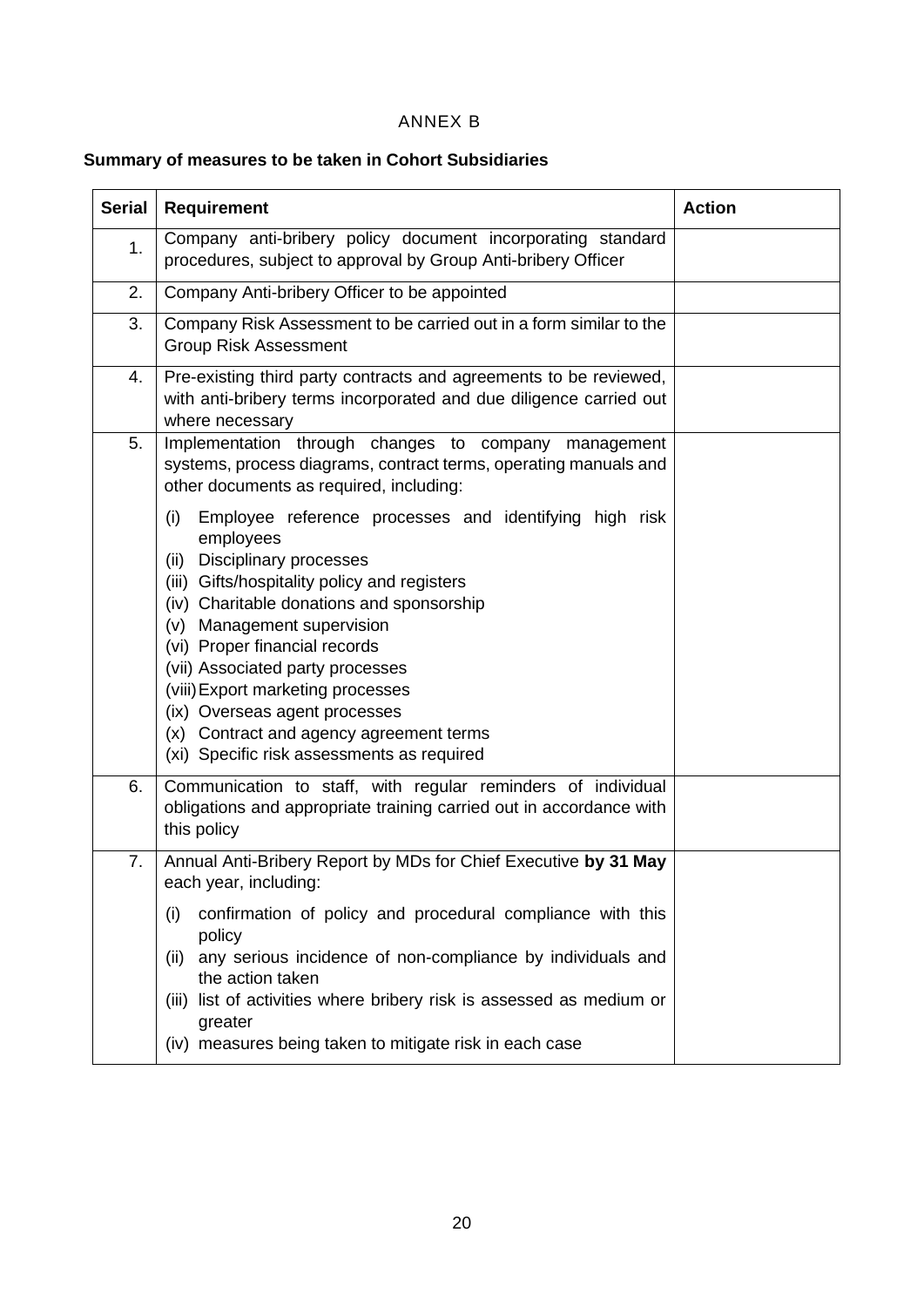## ANNEX C

| <b>Group Risk Assessment</b>        |                    |                                                                                                                                                                                                                                                             |                                                                                                       |                     |                                                                                                                                                                                                 |  |  |  |
|-------------------------------------|--------------------|-------------------------------------------------------------------------------------------------------------------------------------------------------------------------------------------------------------------------------------------------------------|-------------------------------------------------------------------------------------------------------|---------------------|-------------------------------------------------------------------------------------------------------------------------------------------------------------------------------------------------|--|--|--|
| Individual or<br>third party        | Activity           | Nature of risk                                                                                                                                                                                                                                              | <b>Benefit to</b><br>Individual                                                                       | <b>Overall Risk</b> | <b>Policies</b>                                                                                                                                                                                 |  |  |  |
| Senior<br>management                | Giving<br>bribe    | Strong direct control over company<br>resources, ability to appoint associated<br>parties to execute bribes. However,<br>known well to Cohort top management.<br>High risk of damaging a successful<br>career. Risky for a potential briber to<br>approach. | Direct through<br>bonus, indirect<br>through<br>advancement as<br>a result of<br>business<br>success. | Medium              | References always taken before<br>appointment specifically on trustworthiness<br>and strength of character.<br>Financial and anti-fraud controls in place to<br>highlight unusual transactions. |  |  |  |
|                                     | Receiving<br>bribe | Ability to influence major decisions to<br>favour giver. But known well to Cohort<br>top management and believed<br>trustworthy. High risk to career.                                                                                                       | <b>Direct</b>                                                                                         | Medium              | Approval of major decisions by Cohort plc<br>Chief Executive or board in line with<br>delegation policy                                                                                         |  |  |  |
| Middle and<br>project<br>management | Giving<br>bribe    | Ability to offer or approve inappropriate<br>hospitality, or to work with associated<br>parties (e.g. agents) to bribe potential<br>customers.                                                                                                              | Indirect                                                                                              | Medium              | Financial and anti-fraud controls in place to<br>highlight unusual transactions.                                                                                                                |  |  |  |
|                                     | Receiving<br>bribe | Ability to influence appointment of<br>suppliers and subcontractors.                                                                                                                                                                                        | <b>Direct</b>                                                                                         | Medium              | Questioning by management of any<br>apparently unusual decisions.                                                                                                                               |  |  |  |
| <b>Business</b><br>development,     | Giving<br>bribe    | May benefit personally from making<br>sales - but unlikely to be able to control                                                                                                                                                                            | Possibly direct<br>benefit through                                                                    | Medium              | Expenditure on hospitality subject to<br>management approval.                                                                                                                                   |  |  |  |
| sales and<br>marketing<br>employees |                    | large resources for bribery. May be<br>tempted to offer inappropriate hospitality.                                                                                                                                                                          | incentive<br>schemes for<br>winning orders.                                                           |                     | Avoidance of relationships with agents<br>managed solely through a single employee.                                                                                                             |  |  |  |
|                                     | Receiving<br>bribe | Recommending appointment of agents<br>or other partners in return for                                                                                                                                                                                       | <b>Direct</b>                                                                                         | Medium              | Appointment of agents subject to due<br>diligence and senior management approval.                                                                                                               |  |  |  |
|                                     |                    | commission kick-backs etc.                                                                                                                                                                                                                                  |                                                                                                       |                     | Avoidance of relationships with agents<br>managed solely through a single employee.                                                                                                             |  |  |  |
|                                     | Giving<br>bribe    | Little to be gained. Could theoretically<br>bribe suppliers to offer lower prices.                                                                                                                                                                          | Indirect if at all                                                                                    | Low                 |                                                                                                                                                                                                 |  |  |  |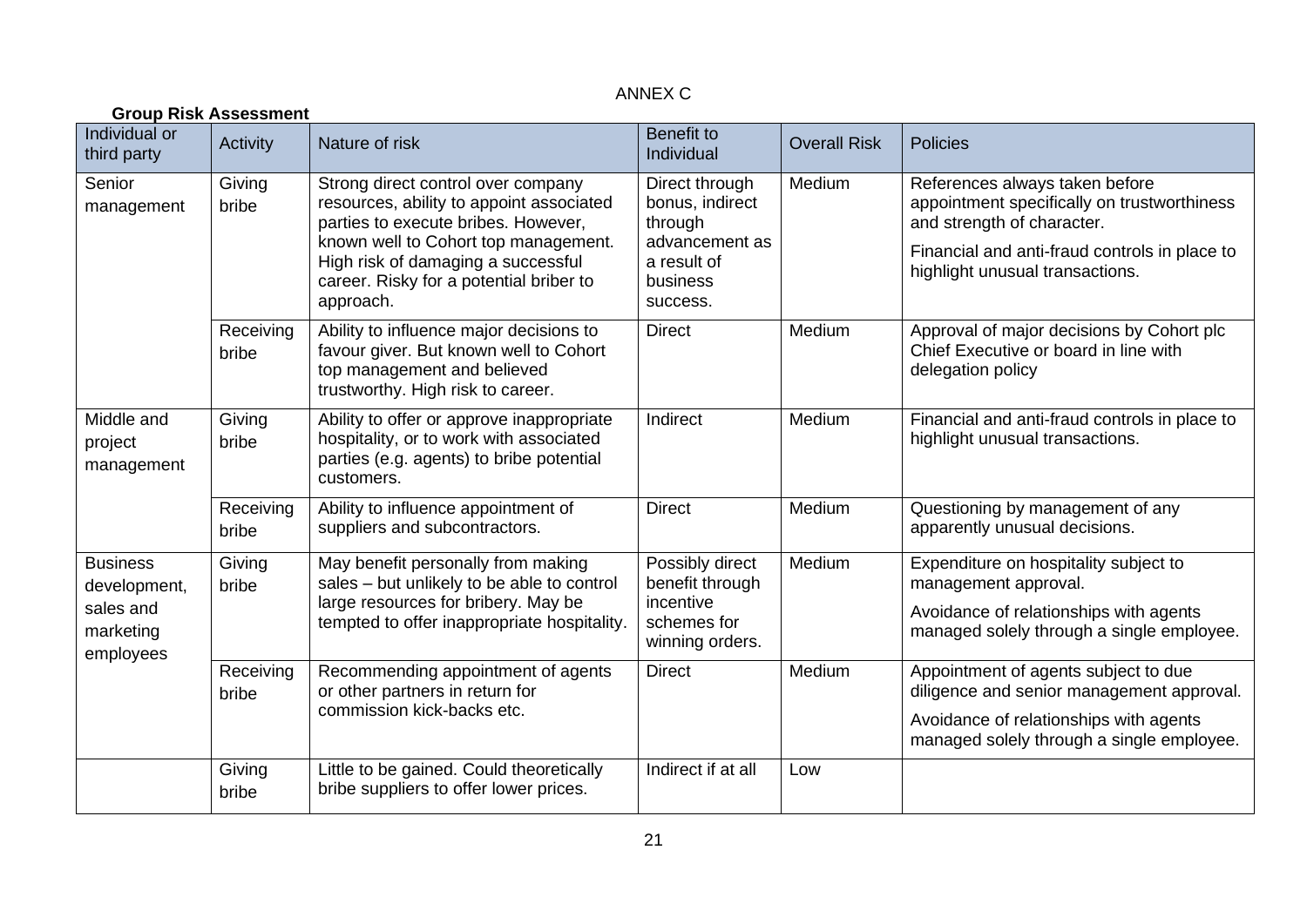| Individual or<br>third party           | Activity           | Nature of risk                                                                                                                          | <b>Benefit to</b><br>Individual             | <b>Overall Risk</b> | <b>Policies</b>                                                                                                                                                                                |
|----------------------------------------|--------------------|-----------------------------------------------------------------------------------------------------------------------------------------|---------------------------------------------|---------------------|------------------------------------------------------------------------------------------------------------------------------------------------------------------------------------------------|
| Purchasing<br>department<br>employees  | Receiving<br>bribe | Direct influence over selection of<br>suppliers. Questionable supplier<br>behaviour is not uncommon.                                    | <b>Direct</b>                               | High                | Prohibition of improper gifts. Training.                                                                                                                                                       |
| Other<br>employees                     | Giving<br>bribe    | Generally, there will be little benefit to<br>the employee in bribing third parties.                                                    | Indirect                                    | Low                 |                                                                                                                                                                                                |
|                                        | Receiving<br>bribe | Limited ability to influence decisions<br>affecting third parties.                                                                      | <b>Direct</b>                               | Low                 |                                                                                                                                                                                                |
| Associates                             | Giving<br>bribe    | May wish to bribe customer to ensure<br>continued employment. Less close<br>supervision by company management<br>compared to employees. | Direct - through<br>continued<br>employment | Medium              | Risk assessment and training if appropriate.                                                                                                                                                   |
|                                        | Receiving<br>bribe | Limited influence over company<br>decisions.                                                                                            | <b>Direct</b>                               | Low                 |                                                                                                                                                                                                |
| Supplier<br>company<br>representatives | Giving<br>bribe    | Will have contact with Cohort Group<br>purchasing departments and may benefit<br>from higher prices or preferred selection.             | <b>Direct</b>                               | High                | Prohibition of improper gifts. Training for<br>Purchasing employees. Gifts and<br>hospitality register.                                                                                        |
|                                        | Receiving<br>bribe | Low $-$ little for briber to gain.                                                                                                      | <b>Direct</b>                               | Low                 |                                                                                                                                                                                                |
| Overseas<br>agents                     | Giving<br>bribe    | Dependent on territory but opportunity to<br>bribe customers is likely to be high.                                                      | Direct through<br>commission                | High                | Bribery and corruption specifically prohibited<br>in contract. Due diligence based on risk<br>assessment. Cohort CEO and Group Anti-<br>bribery Officer to approve all agency<br>arrangements. |
|                                        | Receiving<br>bribe | Medium or high. Likely to have influence<br>over company's selection of local<br>partners.                                              | <b>Direct</b>                               | High                | Bribery and corruption specifically prohibited<br>in contract. Due diligence based on risk<br>assessment. Receipts and invoices to be<br>obtained.                                             |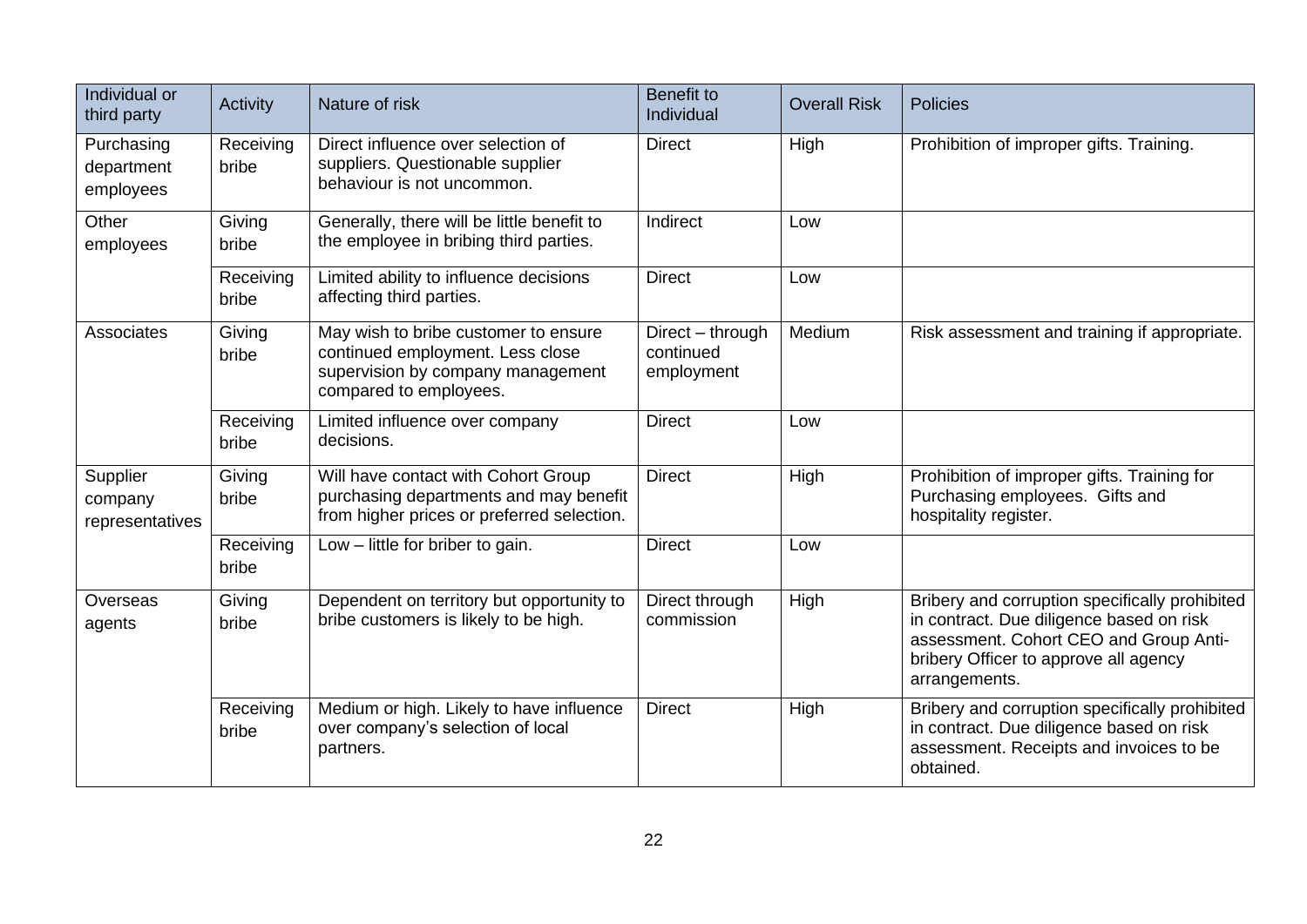| Individual or<br>third party | Activity           | Nature of risk                                                                                                                                                                                                       | <b>Benefit to</b><br>Individual                 | <b>Overall Risk</b> | <b>Policies</b>                                                                                                 |
|------------------------------|--------------------|----------------------------------------------------------------------------------------------------------------------------------------------------------------------------------------------------------------------|-------------------------------------------------|---------------------|-----------------------------------------------------------------------------------------------------------------|
| <b>Customers</b>             | Giving<br>bribe    | Low - little to gain                                                                                                                                                                                                 | None                                            | Low                 |                                                                                                                 |
|                              | Receiving<br>bribe | May be able to influence purchase<br>decision - though in most cases this<br>requires several independent approvals.                                                                                                 | <b>Direct</b>                                   | High                | Due diligence based on risk assessment.<br>Training for business development staff                              |
| Investors                    | Giving<br>bribe    | Individuals or fund managers could<br>benefit by giving bribes in return for<br>sensitive information. But the sector is<br>highly regulated and policed, and the<br>risks for the individual would be very<br>high. | <b>Direct</b>                                   | Low                 |                                                                                                                 |
|                              | Receiving<br>bribe | Executives could benefit by bribing<br>investors to manipulate the share price.<br>The sector is highly regulated and<br>policed, and the risks for the individual<br>would be very high.                            | Direct through<br>value of options<br>or shares | Low                 |                                                                                                                 |
| <b>Journalists</b>           | Giving<br>bribe    | Journalists may seek to bribe employees<br>to gain access to market sensitive or<br>embarrassing information about<br>company activities.                                                                            | Reputation and<br>circulation<br>enhanced       | Medium              | Clear policies on contact with journalists.<br>Maintenance of insider lists for market<br>sensitive information |
|                              | Receiving<br>bribe | Media coverage is unlikely to be so<br>valuable as to tempt employees to bribe<br>journalists.                                                                                                                       | <b>Direct</b>                                   | Low                 |                                                                                                                 |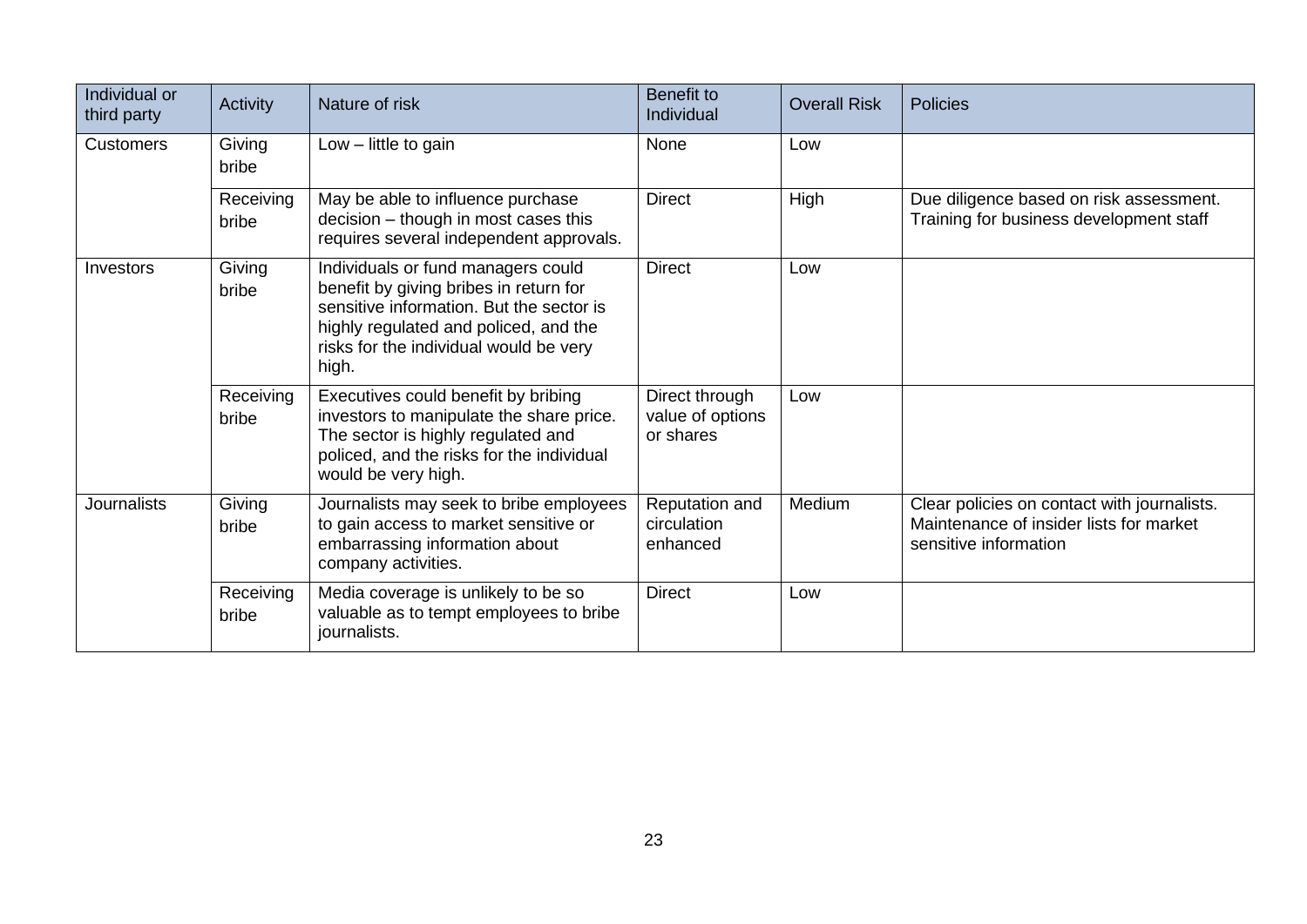#### ANNEX D

#### **Activity-Specific Risk Assessments**

The purpose of a risk assessment is to identify accurately and prioritise bribery risks associated with a particular activity and to propose specific measures that should be adopted to mitigate them. Risk assessments should be overseen within the Cohort Group at Director or Managing Director level and should have sufficient resources made available. The execution of a risk assessment requires:

- 1. Overview assessment. Are there particular factors related to the activity that make the risk of bribery very low? For instance
	- Is the value associated with the activity low and unimportant for all parties?
	- Do the risks for the parties associated with bribery clearly outweigh any potential gain?
	- Is the counterparty well known and with a good reputation for ethics and legality?

If such factors apply, and it can be reliably concluded on a summary basis that there is no material risk of bribery, then the investigatory steps below need not be followed. It is only necessary to carry out a concise documentation of the assessment in line with paragraph 5 below.

- 2. Identification of key risks related to the activity in question (who might be likely to bribe whom, based on the incentives and opportunity available to the individuals concerned). The Ministry of Justice Guidance identifies six key risks areas which should be evaluated in this process:
	- a) Internal risk Employee seniority/function/department? Look for deficiencies in: employee knowledge of a company's business profile and understanding of associated bribery and corruption risks; employee training or skills sets; and the company's compensation structure or lack of clarity in the policy on gifts, entertaining and travel expenses.
	- b) Country risk UK or overseas? Look for perceived high levels of corruption as highlighted by corruption league tables; factors such as absence of anti-bribery legislation and implementation and a perceived lack of capacity of the government, media, local business community and civil society to effectively promote transparent procurement and investment policies; and a culture which does not punish bribery or other extortion attempts.
	- c) Sector risk e.g. extractive industries and the large-scale infrastructure sector are considered higher risk. Defence is also widely considered to be a high-risk area.
	- d) Transaction risk private or public client, new or existing, direct or via prime? e.g. transactions involving charitable or political contributions, the obtaining of licenses and permits, public procurement, high value or projects with many contractors or involvement of intermediaries or agents.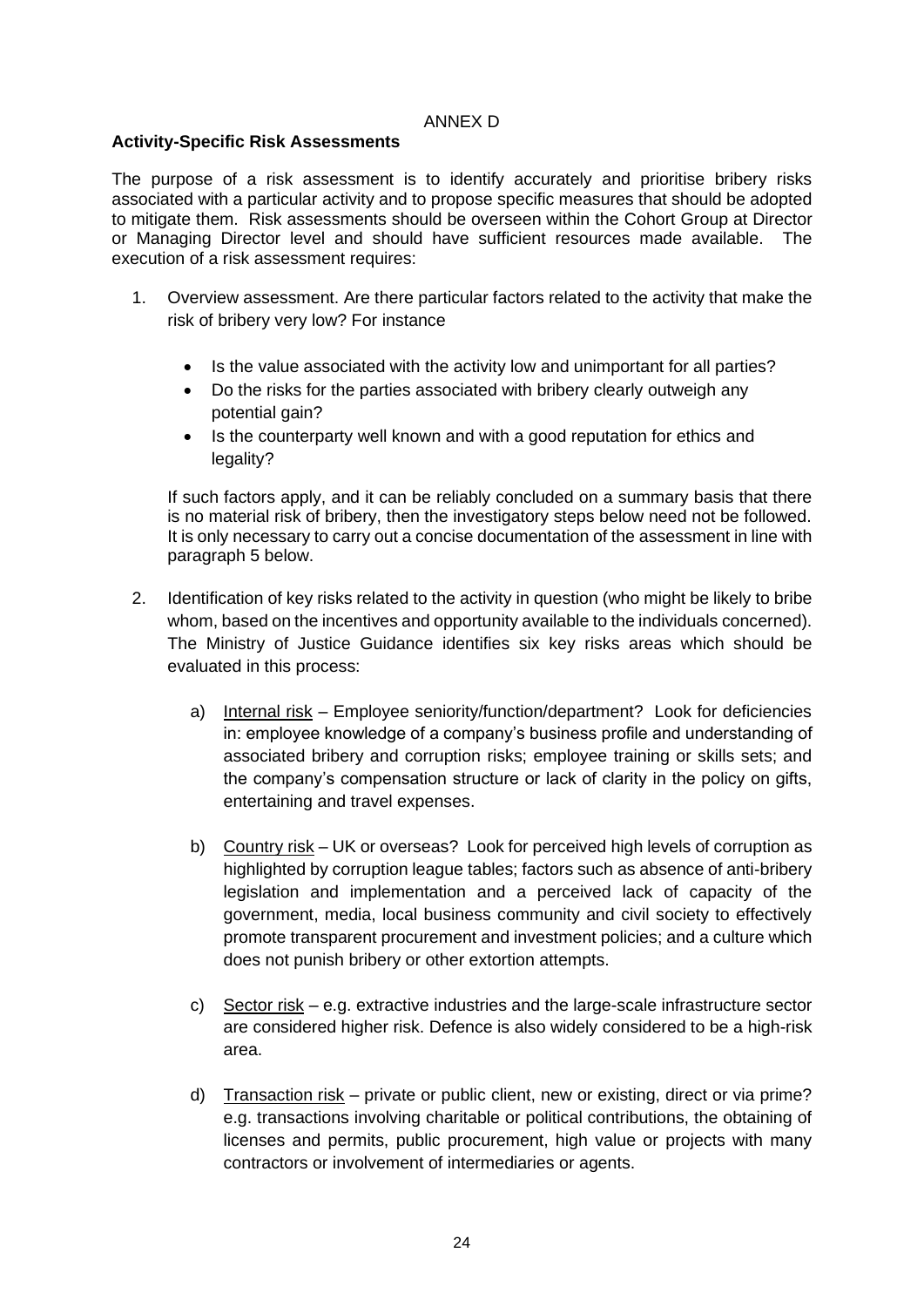- e) Business opportunity risk e.g. high value projects or with projects involving many contractors or intermediaries; or with projects which are not apparently undertaken at market prices, or which do not have a clear legitimate objective.
- f) Partnership risk e.g. use of intermediaries in transactions with foreign public officials; consortia or joint venture partners; and relationships with politically exposed persons where the proposed business relationship involves, or is linked to, a prominent public official; insufficient knowledge or transparency of third party processes and controls.
- 3. Identification of internal and external information sources that will enable risk to be assessed and reviewed. These might include open sources (public databases, media, the Internet), commercial or government organisations (e.g. UKTI DSO) private information (other or former clients of an individual) and direct discussions with and questioning of the individual(s) concerned.
- 4. Due diligence enquiries: collection and assessment of the evidence from the identified sources and recommendations on whether the proposed course of action has an acceptable level of risk, and if not whether this could be rectified by the adoption of specific measures.
- 5. Documentation of risk assessment. This should include:
- a statement of the identified risks:
- a statement of information sources checked;
- a summary of relevant information reviewed, with reference to sources;
- a "go/no go" recommendation and if appropriate a risk management plan; and
- the approval or rejection of recommendations by the relevant director.

If there is any doubt about whether an activity should take place, companies should refer to the Group Anti-bribery Officer for advice. If necessary, external legal advice will be taken.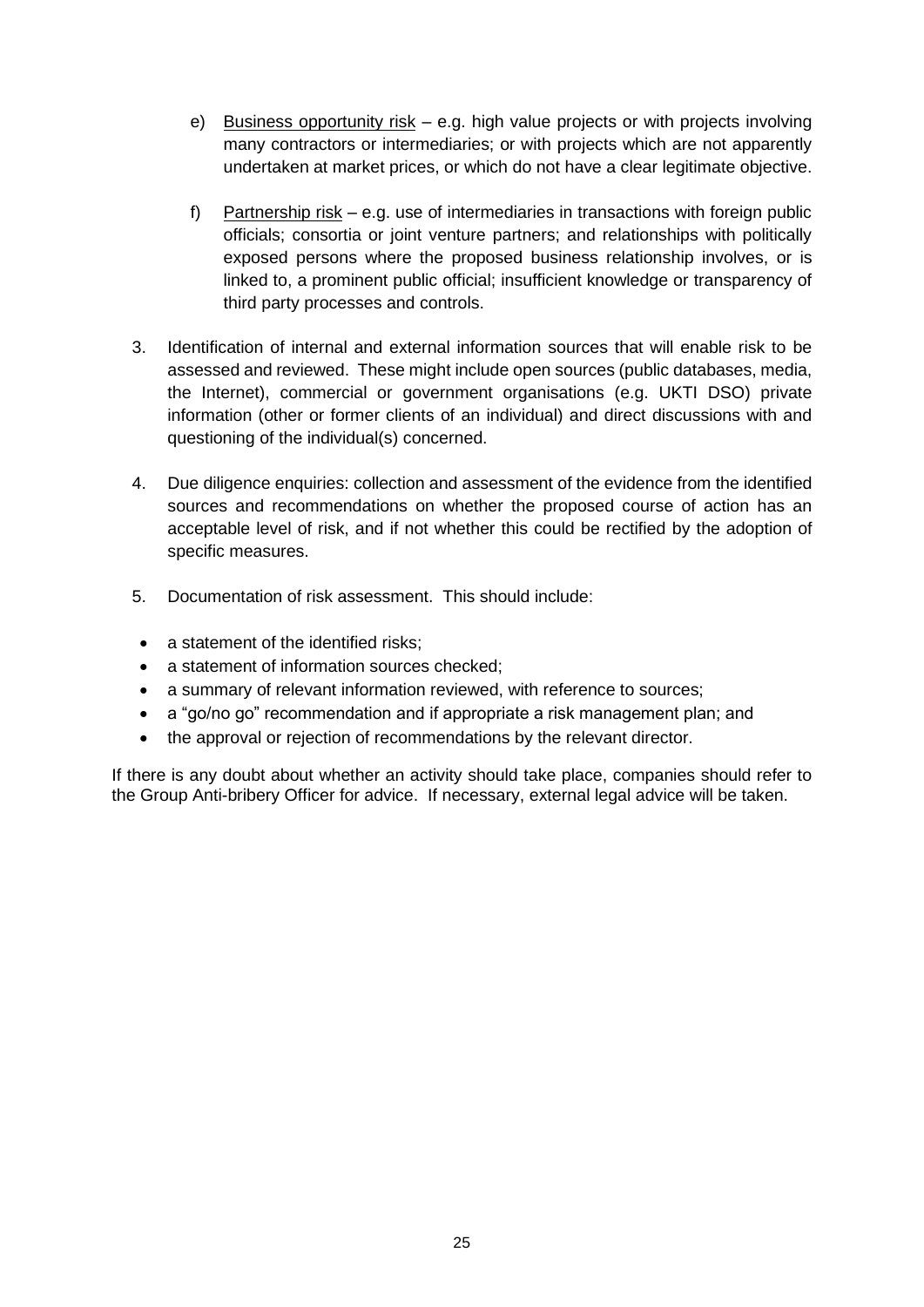#### ANNEX E

#### **Potential risk scenarios: 'red flags'**

#### *Day-to-day relationships*

If you encounter any of these red flags while working for us, you must report them promptly to your manager, the Group or Company Anti-bribery Officer or report it in accordance with our Whistleblowing Policy:

- (a) you become aware that a third party (including its sub-agents or its employees) engages in, or has been accused of engaging in, improper business practices;
- (b) you become aware that a third party has been subject to criminal enforcement actions or civil actions for acts of or suggesting illegal, improper or unethical conduct or is subject to on-going formal or informal investigation by law enforcement authorities;
- (c) you learn that other companies have terminated the third party for improper conduct;
- (d) you learn that a third party has a reputation for paying bribes, or requiring that bribes are paid to them, or has a reputation for having a "special relationship" with foreign government officials;
- (e) a third party insists on receiving a commission or fee payment before committing to sign up to a contract with us, or carrying out a government function or process for us;
- (f) a third party requests payment in cash and/or refuses to sign a formal commission or fee agreement, or to provide an invoice or receipt for a payment made;
- (g) a third party requests that payment is made to a country or geographic location different from where the third party resides or conducts business;
- (h) a third party requests an unexpected additional fee or commission to "facilitate" a service;
- (i) a third party demands lavish entertainment or gifts before commencing or continuing contractual negotiations or provision of services;
- (j) a third party requests that a payment is made to "overlook" potential legal violations;
- (k) a third party requests that you provide employment or some other advantage to a friend or relative;
- (l) you receive an invoice from a third party that appears to be non-standard or customised;
- (m) a third party insists on the use of side letters or refuses to put terms agreed in writing;
- (n) you notice that we have been invoiced for a commission or fee payment that appears large given the service stated to have been provided;
- (o) a third party requests or requires the use of an agent, intermediary, consultant, distributor or supplier that is not typically used by or known to us;
- (p) you are offered an unusually generous gift or offered lavish hospitality by a third party;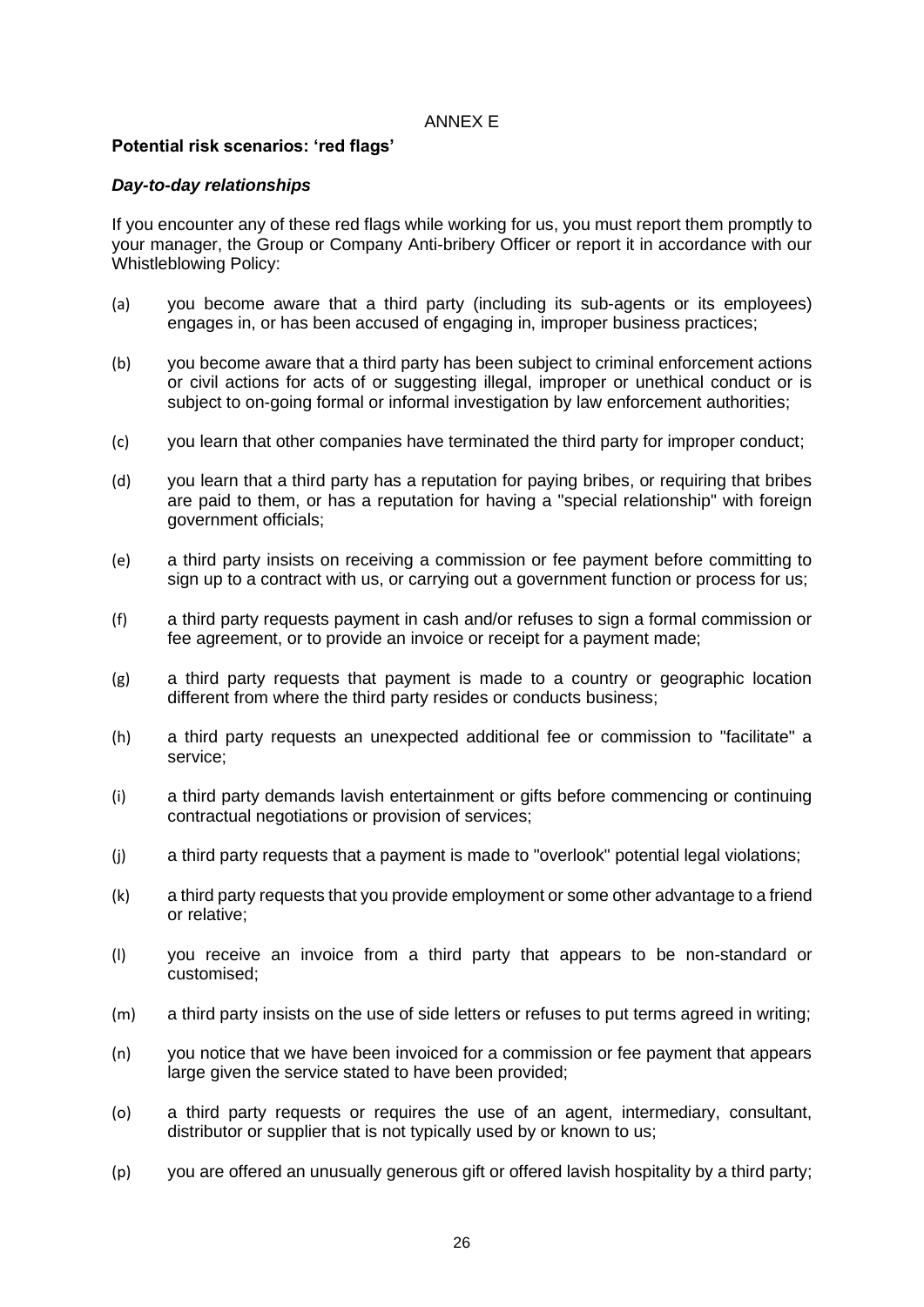- (q) a third party refuses to cooperate with the due diligence process and/or information about a third party and its services is not verifiable by data, only anecdotally;
- (r) a third party does not have an adequate compliance programme or code of conduct in place; or
- (s) a third party requests payment arrangements that raise local law issues such as payment in another currency or that payment is made to a personal rather than a business account or that payments be made to two or more bank accounts.

#### *Agent and distributor appointments*

Risk factors to be considered include:

- (a) whether the associated person has non-business relationships with senior officials or government members;
- (b) whether we can ascertain the ownership of the agency or business and whether the identity of the owners causes any concern;
- (c) the reputation of the associated person in the country in which they will operate on Cohort's behalf;
- (d) whether we have seen a client list and whether other clients of the associated person are reputable;
- (e) whether other reputable clients have provided satisfactory references;
- (f) whether the associated person has membership of corruption prevention organisations such as TRACE; and
- (g) whether we know anything about the reputation of the associated person with any other relevant parties.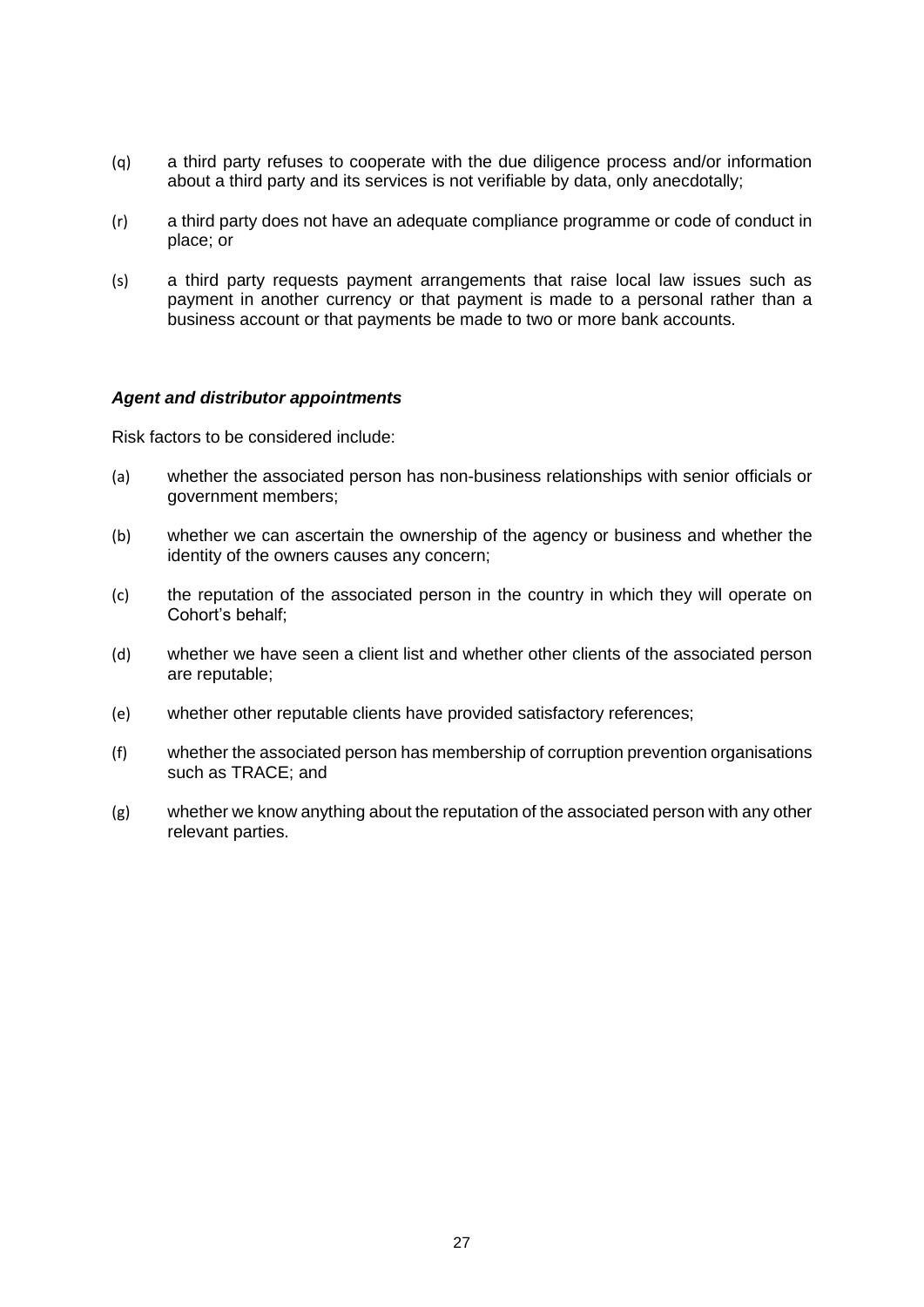#### ANNEX F

#### **Anti-bribery contractual terms**

#### <span id="page-27-2"></span>**1. Compliance with relevant requirements**

- <span id="page-27-1"></span><span id="page-27-0"></span>1.1 The Supplier shall during the term of this agreement:
	- (a) comply with all applicable laws, statutes, regulations, and policies and codes relating to anti-bribery and anti-corruption including but not limited to the Bribery Act 2010 (**Relevant Requirements**);
	- (b) not engage in any activity, practice or conduct which would constitute an offence under sections 1, 2 or 6 of the Bribery Act 2010 if such activity, practice or conduct had been carried out in the UK;
	- (c) comply with the Customer's Anti-bribery and Anti-Corruption Policies (annexed to this agreement at schedule [INSERT])] as the Customer may update them from time to time (**Relevant Policies**).
	- (d) establish, maintain and enforce its own policies and procedures, including but not limited to adequate procedures under the Bribery Act 2010, to ensure compliance with the Relevant Requirements, the Relevant Policies and clause [1.1\(b\);](#page-27-0)
	- (e) promptly report to the Customer (in writing) if it becomes aware of any breach of clause  $1.1(a)$  or clause  $1.1(b)$ , or has reason to believe that it has received a request or demand for any undue financial or other advantage in connection with the performance of this agreement;
	- (f) immediately notify the Customer (in writing) if a foreign public official becomes an officer or employee of the Supplier or acquires a direct or indirect interest in the Supplier and the Supplier warrants that it has no foreign public officials as direct or indirect owners, officers or employees at the date of this agreement); and
	- (g) within two months of the date of this agreement, and [annually thereafter] 1 certify to the Customer in writing signed by an officer of the Supplier, compliance with this clause [1](#page-27-2) by the Supplier and all persons referred to in clause [1.2.](#page-27-3) The Supplier shall provide such supporting evidence of compliance as the Customer may reasonably request.
- <span id="page-27-3"></span>1.2 The Supplier shall ensure that any of its agents, consultants, contractors, subcontractors or other persons engaged in performance of the Supplier's obligations under this agreement do so only on the basis of a written contract which imposes on and secures from such person terms equivalent to those imposed on the Supplier in this clause [1](#page-27-2) (**Relevant Terms**). The Supplier shall be responsible for the observance

<sup>&</sup>lt;sup>1</sup> To be deleted if not relevant for the type of supplier